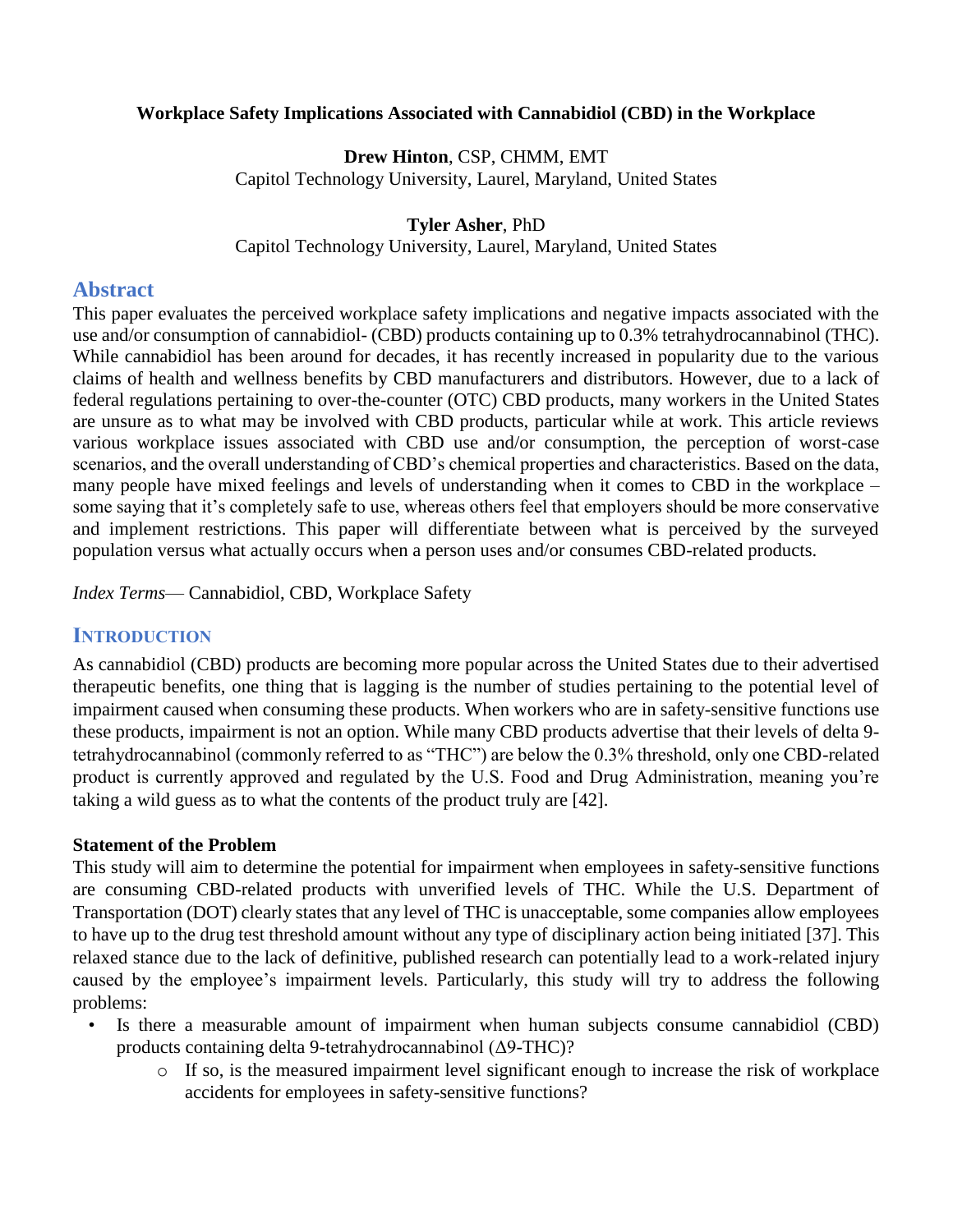• When consuming CBD products containing THC, how long after the consumption of the product will the highest level(s) of impairment be noticed?

According to a 2016 research study published in the *Journal of the American Medical Association*, 69% of the 84 CBD products analyzed from 31 different companies were mislabeled in regard to the actual CBD content, with only 31% of the products being accurately labeled. This, in turn, will cause additional areas of speculation since you may (or may not) know what is in your product [9]. In 2015, the National Institute of Health (NIH) published a paper stating "*While the existing data show promise, it is still too soon to tell whether and for whom CBD will be effective. Like most medical treatments, it doesn't seem to work for everyone*." [26]. This lack of beneficial information and research can lead to additional confusion and misunderstanding among the workforce when determining if a CBD-related product is considered safe, healthy, or compliant to use and/or consume.

# **THEORY**

CBD products containing tetrahydrocannabinol (THC) can potentially be detected on a drug screen, giving businesses and organizations a negative stigma about CBD as a whole. The lack of understanding causes organizations to create inaccurate and/or misinforming policies pertaining to substance abuse. Some organizations may believe that CBD (both with and without THC) will cause mental and psychomotor impairment enough to cause concerns for employees in safety-sensitive positions. This stance could be partly due to a misunderstanding of the chemical structure of CBD, causing the layperson to believe it is similar to marijuana.

Due to the overwhelming level of uncertainty within the CBD industry in regard to label accuracy, potential side effects, and the risk of "failing" a drug test, this research will help provide guidance to employers, employees, and the general public about the risks they may be taking while consuming CBD products.

# **HYPOTHESIS**

# **Null Hypothesis:**

CBD-related products containing up to 0.3% THC pose a high risk of a work-related injury or illness.

# **Alternative Hypothesis:**

CBD-related products containing up to 0.3% THC will not pose a higher risk of a work-related injury or illness.

# **SIGNIFICANCE OF THE STUDY**

The amount of scientific studies in regard to impairment levels associated with the use of CBD-related products is very minimal. Of the results that have been published, it is difficult to determine the correlation between the various manufacturers who sell and market CBD products. The results of this study can be very beneficial for workers who are in safety-sensitive positions.

This study will improve the level of understanding associated with the general public's use of CBD-related products by explaining the correlation (or lack thereof) between CBD-related products and worker impairment levels. This study will be beneficial for workers in a variety of industries; however, it will be very insightful for those in industries where there is zero tolerance for any THC levels (such as with employees covered by U.S. Department of Transportation's federal drug and alcohol testing requirements).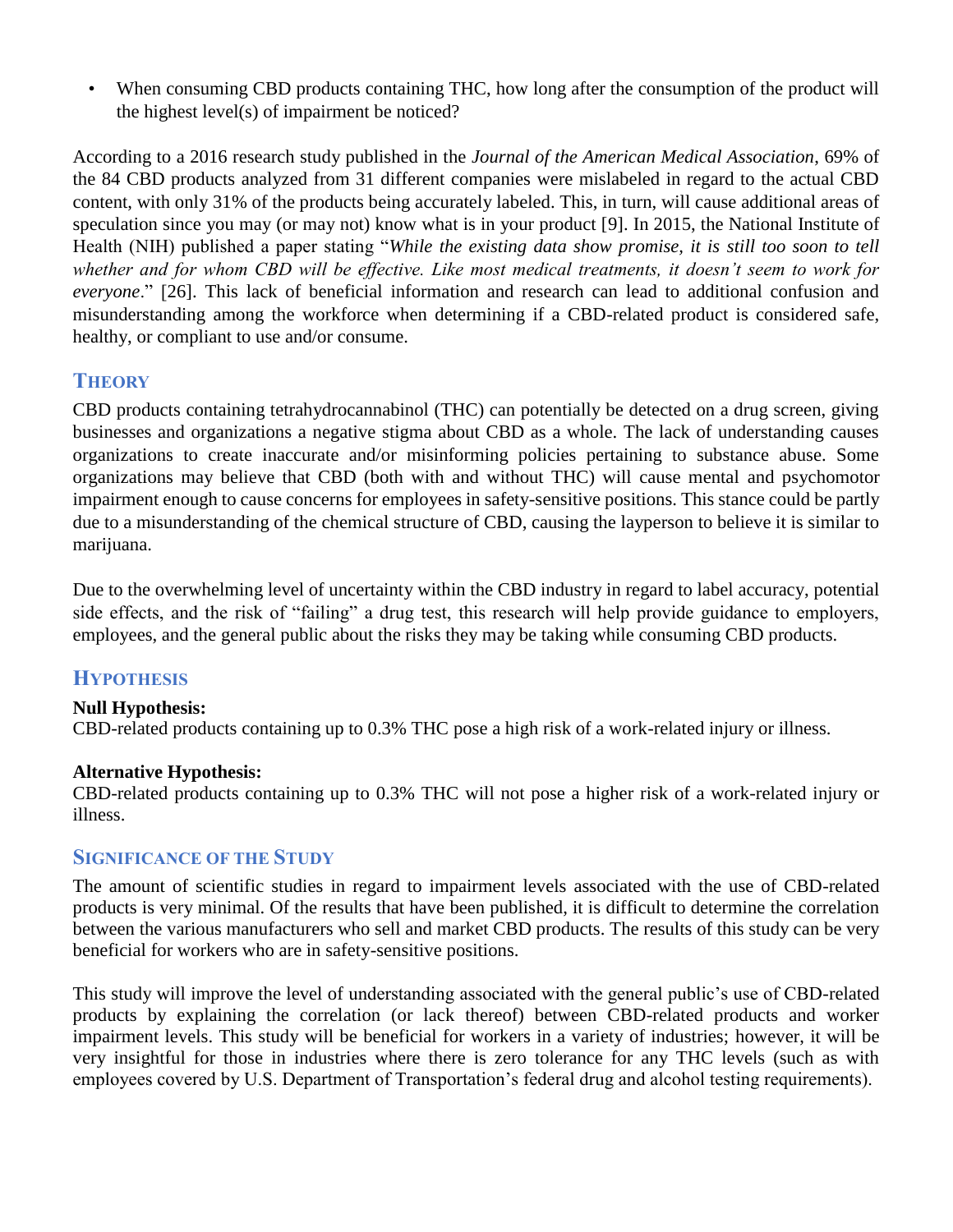The results of this study will be applicable to a variety of company roles. For company employees responsible for the administration of the company's drug testing program, this will allow them to better advise employees of the risks they may be taking by consuming CBD-related products. For employees covered by federal drug testing requirements, a positive drug test result can stay on an employee's record for several years, potentially preventing that person from getting hired by a potential employer. However, even if the levels of THC in the products are below the 0.3% threshold, the impairment levels will vary between test subjects due to several factors, such as the weight, age, and overall health of the test subjects.

## **Summary**

CBD products have often been a controversial topic among people across the United States. Some of the reasoning may be due to lack of understanding, whereas other reasoning may be due to the lack of credible research. This research aims to provide the public with more information that can be understood and interpreted by the lay person, which will allow that person to make an informed decision in regard to taking CBD products, particularly those containing THC.

While the opioid crisis doesn't exclusively affect the construction industry, it has helped bring the opioid addiction issue to light for everyone to see the potency and potential risk(s) associated with opioid use, whether it is legally prescribed or illegal. There will always be the potential risk of an injury or illnesses, so being able to evaluate potential alternatives to opioids may reduce the addiction issue across the United States while helping the general public understand the toxicology and potential benefits of various CBD products containing legal amounts of THC.

In order for the results of this study to be effective and impact the largest population possible, the public needs to ensure they maintain an open mind and rely on the facts at hand, rather than public opinion that may be allowing confirmation bias to affect an organization's decision-making process. If an organization decides to allow the use of CBD products by employees, company policies and procedures need to be created in accordance with all applicable local, state, and federal regulations and guidelines. Contents of the policies and procedures implemented within an organization should include topics such as acceptable limits of THC (if any), the scope of the policies and procedures, and impairment detection methods.

# **LITERATURE REVIEW**

# **History of Cannabidiol (CBD) Products**

In recent years, CBD products have drawn a large amount of negative criticism due to the overall perception and relatedness to marijuana (also known as cannabis). However, many of the people who do not consume or otherwise use CBD-related products may not fully understand the chemical composition of CBD and how it relates to marijuana. While the two components have their similarities, they also have numerous differences that are noteworthy.

Marijuana, which has a wide variety of other names, is a species of plant that belongs to the cannabaceae (or hemp) family [36]. According to professors Oakley Ray and Charles Ksir, there are over 400 chemicals found in marijuana, but only 80 of them are considered unique to the cannabis plant. The 80 chemicals that are unique to the cannabis plant are known as cannabinoids [29]. One of the most popular and pharmacologically-active cannabinoids is delta 9-tetrahydrocannibinol  $(\Delta^9$ -THC). THC is the main psychoactive chemical found in marijuana that is responsible for most of the mind-altering effects sought out by marijuana users [25].

Cannabidiol (CBD), on the other hand, is the second most prevalent active ingredient found in marijuana (cannabis). According to Peter Grinspoon, a medical doctor and professor at Harvard Medical School, claims that while CBD may be an essential component of medical marijuana, it is derived directly from the hemp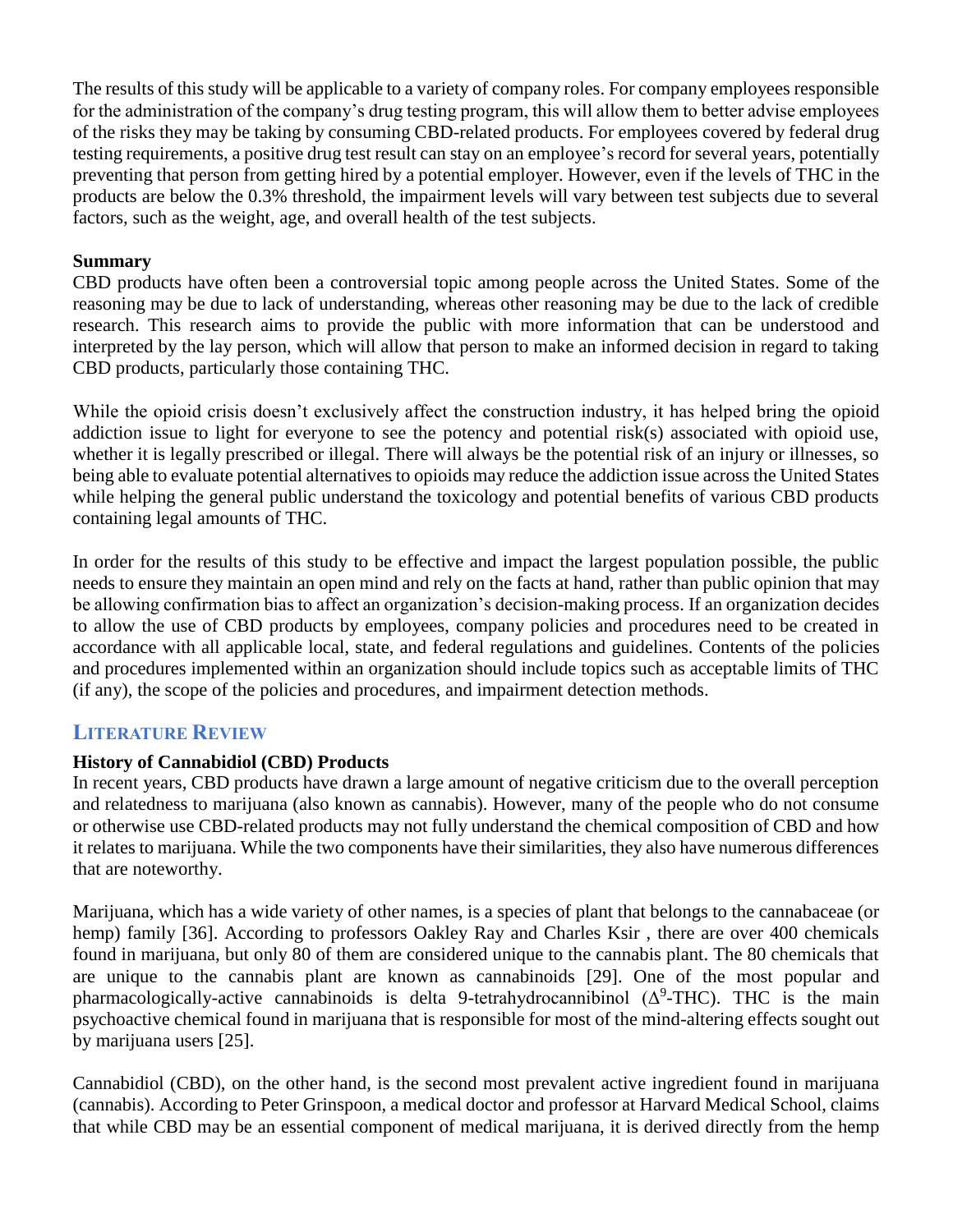plant, which is a "cousin" of the marijuana plant [15]. This is where a large portion of the population develop the mentality that CBD is the same as marijuana. While they may be similar, the chemical composition is drastically different.

While many people believe that CBD is a relatively new line of products, they can actually be traced back to the 1940s. In 1940, Dr. Roger Adams was reported to have been the first person to successfully extract CBD from the cannabis plant while working at the University of Illinois. Adams' article, "Structure of Cannabidiol, a Product Isolated from the Marihuana Extract of Minnesota Wild Hemp", provides vast details about the chemical structure of this plant and how he was able to extract the new compound from the purified red oil of Cannabis sativa. While Adams was able to successfully isolate CBD through bis-3,5-dinitrobenzoate, at the time he was still unsure of the exact molecular formula, stating that it could either be  $C_{21}H_{30}O_2$  or  $C_{21}H_{32}O_2$  [1]. It would later be determined that both CBD and THC share the exact same molecular formula,  $C_{21}H_{30}O_{2}$ .

However, Adams' success wasn't noticed until 1946 when Dr. Walter S. Loewe conducted the first CBD test on lab animals and documented that there was not an altered mental status [27]. In that same year, Dr. Ralph Mechoulam, a chemist at the Hebrew University of Jerusalem, began research that identified the threedimensional structure of CBD, which led to additional related research findings, including being able to isolate and identify THC for the first time, providing evidence that although they share the same molecular structure, CBD and THC were, in fact, two separate components.

Overall, very little research has been conducted on this topic and CBD product contents vary from one manufacturer to the next due to CBD products not being regulated by the U.S. Food and Drug Administration (FDA). This research will provide beneficial information for both the construction industry and the medical field in regard to safe uses of CBD products. The overall benefits of this research will be significant due to the lower risks associated with it compared to opioids, as well as a lower risk of addiction and lower product costs.

# **Prior Research Related to CBD Products Containing Delta 9-Tetrahydrocannabinol (Δ<sup>9</sup> -THC)**

According to the FDA, they have acknowledged the significant level of interest associated with utilizing CBD-related products for therapeutic use. However, they also note that there are numerous companies marketing products that contain cannabis or cannabis-derived compounds that violate the Federal Food, Drug and Cosmetic Act (FD&C Act), which may place consumers at risk of various health and safety concerns [43]. This stance and lack of support by the FDA has posed two distinctive views in recent years:

- 1. CBD products can be a beneficial therapeutic treatment alternative with little to no risks, and
- 2. CBD products pose too much of a risk for workers in safety-sensitive functions to consume without placing themself and/or others at risk of injury.

In late 2018, President Donald Trump signed the farm bill, which legalized hemp at the federal level, thus making it easier for farmers to cultivate the crop. According to the bill, hemp was defined as cannabis plants containing less than 0.3 percent THC, which also removed hemp from the U.S. Drug Enforcement Agency's (DEA) Schedule 1 classification (Congress.gov Staff, 2018). Since this bill was passed, the CBD market has skyrocketed across the United States, boosting interest from both famers and consumers. However as of January 2021, there is only one prescription drug containing CBD that is used to treat two rare forms of epilepsy that has been approved by the FDA [42].

In March 2020, the FDA posted a webpage containing facts about products containing cannabis or cannabisderived compounds, including CBD. The FDA's website states that they are "concerned that people may mistakenly believe that consuming CBD "can't hurt" and they "want to be clear that we have seen only limited data about CBD's safety and these data point to real risks that need to be considered." [45]. Some potential issues addressed by the FDA include: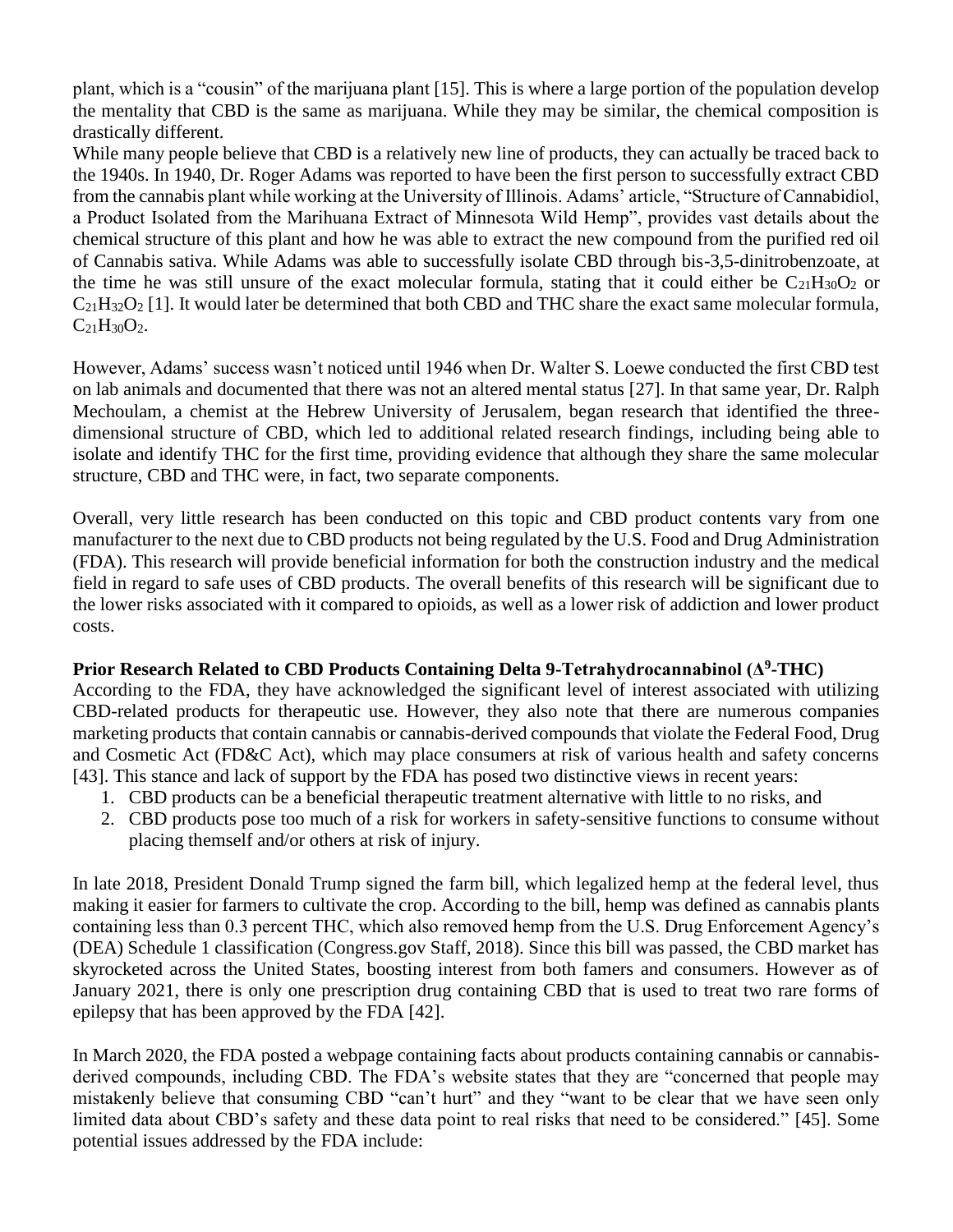- Liver injury,
- Drug interactions, and
- Male reproductive toxicity.

According to a Harvard health blog, however, there are several benefits that can be achieved by consuming CBD products. As mentioned previously, the FDA has approved the first-ever cannabis-derived medicine (Epidiolex®), which has shown strong scientific evidence for its effectiveness in treating various childhood epilepsy syndromes, such as Dravet syndrome and Lennox-Gastaut syndrome (LGS), both of which don't typically respond to anti-seizure medicines [15]. In addition, CBD has been commonly used by consumers to treat anxiety, insomnia, as well as chronic pain.

The treatment of chronic pain is a key driving factor in the use of CBD products, especially within the construction industry. According to a study by the Midwest Economic Policy Institute, the injury rate for construction workers is 77 percent higher than the national average for other occupations. In addition to this, an estimated 15 percent of construction workers have a substance abuse disorder, which is almost double the national average of 8.6 percent. With an estimated 1,000 construction workers dying in 2015 from an opioid overdose, plus over \$5 million in opioid epidemic costs in the Midwest's construction industry alone, the case for a safer alternative seems to be a pressing issue that can save countless lives and millions of dollars [22].

Some of the research regarding potential benefits of CBD use is simply less advanced and, therefore, considered inconclusive due to the lack of "properly controlled clinical trials", such as its use for treating anxiety and depression [6]. Over recent years, most of the clinical research has been directed towards gaining FDA approval for Epidiolex® since it is used to treat a more serious medical condition compared to chronic pain.

# **Controversies Related to CBD Product Use and Consumption**

With research providing various levels and views of guidance, it leads us to the ultimate question – are CBDrelated products containing THC a safe alternative to opioids for chronic pain management, as well as medications for other medical conditions, such as seizures, sleep disorders, etc.? As previously mentioned, many people view CBD and marijuana as the same thing, leading to misconceptions about the ingredients being consumed by the human body. However, the other side of the spectrum understands the concept of the two items, but due to the lack of scientific evidence and clinical research, they are not able to form an educated opinion as to whether or not it's safe to use within the workplace.

Under section  $201(g)(1)$  of the Federal Food, Drug, and Cosmetic Act (the FD&C Act), 21 U.S.C. 321(g)(1), a "drug" is defined as a substance intended for use in the diagnosis, cure, mitigation, treatment, or prevention of disease and/or intended to affect the structure or any function of the body of man or other animals [44]. In order for the FDA's Center for Drug Evaluation and Research (CDER) to approve a new drug or treatment, it must enter a clinic trial process and pass three phases of testing before it can become eligible for FDA approval. During each phase of the clinical trials, the drug or treatment must prove to be safe and promising at each phase before being allowed to proceed to the next phase of clinic trials. If all phases of the clinic trials are successfully passed, the drug works correctly, and the health benefits outweigh the known risks, then it can move forward in the approval process [39].

Of the list of potential benefits that CBD can potentially provide, treatment of Dravet syndrome and Lennox-Gastaut syndrome (LGS) are the only two medical conditions that the U.S. Food and Drug Administration (FDA) has accepted and approved the use and/or consumption of CBD products for. All other potential benefits have been banned for marketing purposes in various FDA cases due to the lack of substantial research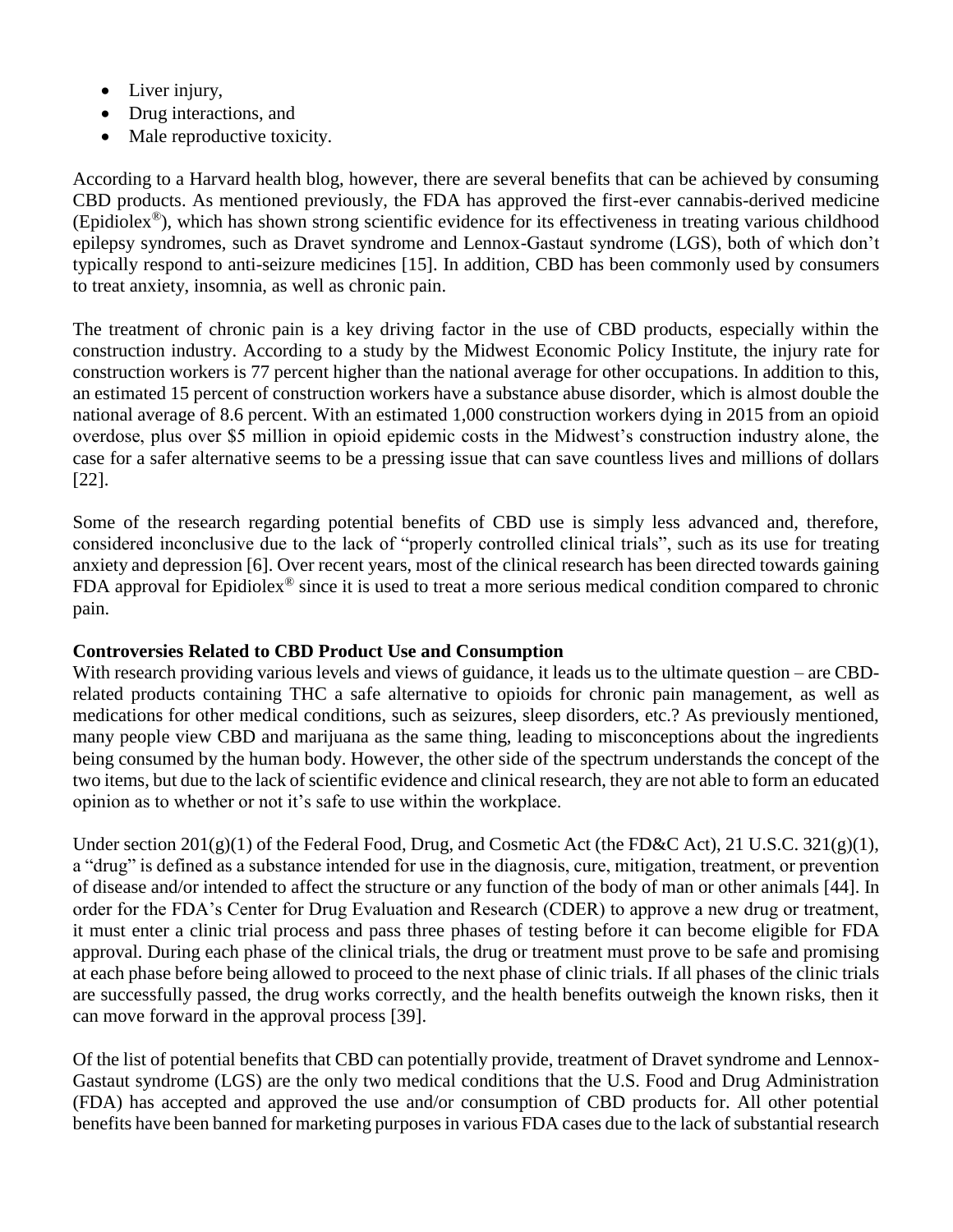and scientific evidence. Numerous companies have been warned by the FDA for making "unapproved new and misbranded human drug products", with claims of the CBD products helping with chronic pain, reduced anxiety, and several others. [43]

One of the major reasons that companies have been given formal warnings by the FDA is due to marketing and advertising of various medical benefits without approved, valid scientific testing. According to the FDA, the first step that companies must do if they intend to sell a drug in the United States is test it via laboratory and/or animal testing. This testing allows the drug company and/or sponsor to discover how the drug works, as well as if it is going to work safely and effectively in humans. After the tests have been conducted, the evidence and results must be forwarded to the CDER so that they can ensure the drug is safe and effective for the intended use. The evidence and results are reviewed by various medical professionals, such as physicians, statisticians, chemists, pharmacologists, and other scientists so that the data and proposed labeling can be validated. If all of the CDER approval criteria are met and the testing process submitted by the drug company and/or their sponsor is reliable, the drug can then be approved for sale within the United States. [39]

# **Potential Benefits of CBD Product Use and Consumption**

According to numerous sources, there are a wide variety of potential benefits associated with CBD use and consumption. Potential benefits of CBD use and consumption include, but are not limited to, the treatment of:

- emotional improvements,
- childhood epilepsy syndromes (such as Dravet syndrome, Lennox-Gastaut syndrome (LGS), and tuberous sclerosis complex (TSC)),
- insomnia,
- chronic pain,
- inflammation, and
- gastrointestinal (GI) conditions

# **Emotional Improvements**

There is evidence that CBD may be a useful treatment for a number of medical conditions, including anxiety and other emotion-related disorders caused by mental illnesses. In a 2017 study published in the *British Journal of Pharmacology*, results of the study show that CBD reduces anxiety via 5-hydroxytryptamine (serotonin 1A) receptor  $(5-HT<sub>1A</sub>)$  and indirect cannabinoid receptor activation in paradigms assessing innate responses to threat [21]. This study utilized and summarized results from various other research projects on both animals and humans. In one group of test subjects, a 300-milligram oral dose of CBD prevented public speaking-induced increases in anxiety. In a 2016 case report involving a 10-year old girl with post-traumatic stress disorder (PTSD), the test subject consumed at least 25 milligrams of CBD daily for five months, resulting in reduced overall anxiety and improved sleep. Two additional studies noted in this article showed decreased subjective anxiety in patients with generalized anxiety disorders, abstinent heroin users, and test subjects with heroin cue-induced anxiety.

# **Childhood Epilepsy Syndromes**

As of the time of this study, the only FDA-approved prescription containing CBD is the Epidiolex<sup>®</sup> oral solution, which was developed by GW Pharmaceuticals and marketed in the United States by its subsidiary, Greenwich Biosciences [13]. Epidiolex®, an antiepileptic drug (AED), is currently indicated for use in patients one year of age and older. Epidiolex® contains 100 milligrams (mg) of CBD per milliliter (mL) of solution, with the active ingredient being nearly 100% CBD. In the clinical trials published by Greenwich Biosciences, Epidiolex<sup>®</sup> reduced the frequency of seizures during the corresponding treatment period by 37% to 48% in patients with TSC, LGS, and/or Dravet Syndrome [14]. In addition, some people taking Epidiolex<sup>®</sup>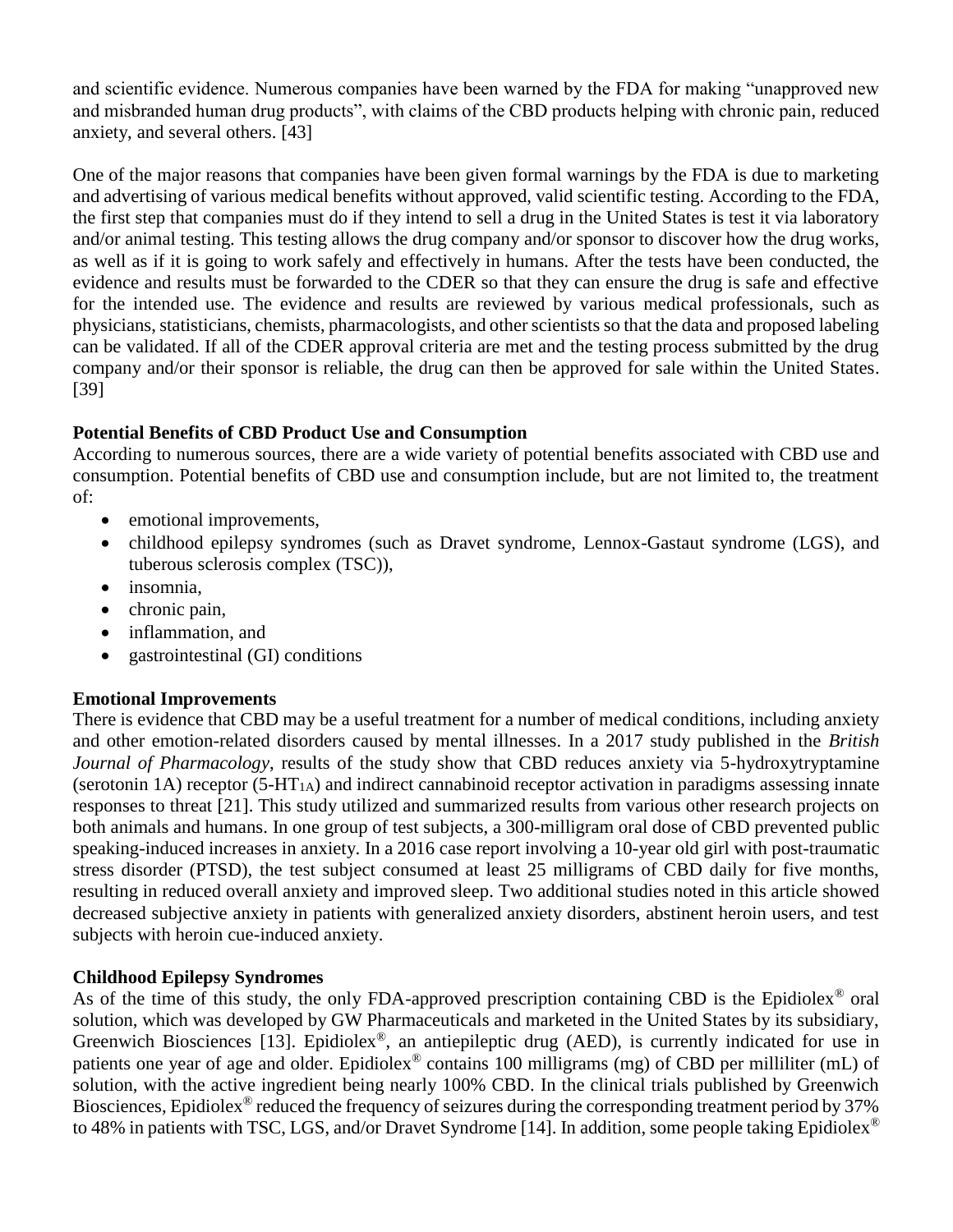reported having no additional TSC-, LGS-, and/or Dravet Syndrome-associated seizures, while others reported up to a 75% reduction in the amount of seizures experienced.

According to Greenwich Biosciences, Epidiolex<sup>®</sup> is believed to work differently from other prescription seizure medicines, but the exact mechanisms of action and how it actually works are still unknown. The company also states that CBD does not appear to exert its anticonvulsant effects through interaction with cannabinoid receptors since it neither binds to nor activates the cannabinoid-1  $(CB<sub>1</sub>)$  and/or cannabinoid-2 (CB2) receptors [13]. However, despite the uncertainty, a progress report issued at the Thirteenth Eilat Conference on New Antiepileptic Drugs and Devices (EILAT XIII) in 2016 suggested that an effect on adenosine reuptake and antagonism of G protein-coupled receptor 55 (GPR55) may play an important role in CBD anti-seizure activity [7].

## **Insomnia**

The amount of stress and anxiety in someone's life can play a major factor in the quality of their sleep. Throughout multiple studies, CBD has been evaluated as a way to increase the quality and effectiveness of a person's sleep [19]. When CBD is consumed, it helps relieve stress by triggering the serotonin receptors in the brain, causing an increase in the production of cortisol. Cortisol is a steroid hormone that is made in the adrenal glands and is ultimately responsible for a wide variety of bodily functions, such as regulating your blood pressure, keeping inflammation down, and regulating your sleep/wake cycle (also known as your body's circadian rhythm). A person's circadian rhythm supports alertness during the day by boosting cortisol production in the morning, before gradually decreasing cortisone levels throughout the remainder of the day. The HPA axis, which consists of the hypothalamus, pituitary gland, and adrenal gland, drops to its lowest levels in the middle of the night so that the body's own internal sleep drive and other hormones, such as adenosine and melatonin, can rise and bring about sleep [16].

## **Chronic Pain and Inflammation**

While pure CBD products may not have many benefits, the CBD products that contain THC in various amounts are believed to provide benefits to people suffering from chronic pain and/or inflammation. THC has twenty times the anti-inflammatory potency of aspirin and twice that of hydrocortisone. The antiinflammatory properties of THC include inhibition of PGE-2 synthesis, decreased platelet aggregation, and stimulation of lipoxygenase. However, in contrast to all nonsteroidal anti-inflammatory drugs (NSAIDs), the THC demonstrates no cyclo-oxygenase (COX) inhibition at physiological concentrations. It has also been claimed that the CBD reduces the potential psychoactive effects of the THC, thus lowering the potential drug abuse liability posed by the active ingredients of the drug [30].

## **Gastrointestinal (GI) Conditions**

Nausea, which is defined as a feeling of sickness with an inclination to vomit, is a potential side effect encountered by some consumers of CBD products. A clinical condition known as cannabinoid hyperemesis syndrome (CHS), which was first described in 2004, is characterized by chronic cannabis use, cyclic episodes of nausea and vomiting, and frequent hot bathing. Although the mechanism in which this condition occurs is unknown, it is known that THC, CBD, and cannabigerol (CBG) are three cannabinoids found in the cannabis plant that have opposing effects on the emesis response (Galli, Sawaya, and Friedenberg, 2011)..

The gastrointestinal (GI) actions of cannabinoids are mainly facilitated by  $CB_1$  receptors, which result in the prevention of gastric acid secretion, lower esophageal sphincter relaxation, alternated intestinal motility, visceral pain, and inflammation. In humans, THC given at doses used to prevent chemotherapy-induced nausea and vomiting causes a significant delay in gastric emptying. Additionally, intermittent administration of THC results in hypersensitization of the delayed gastric emptying effect. THC's effect on gastric motility is a paradox, as a delay in gastric emptying would be expected to promote nausea and vomiting. However,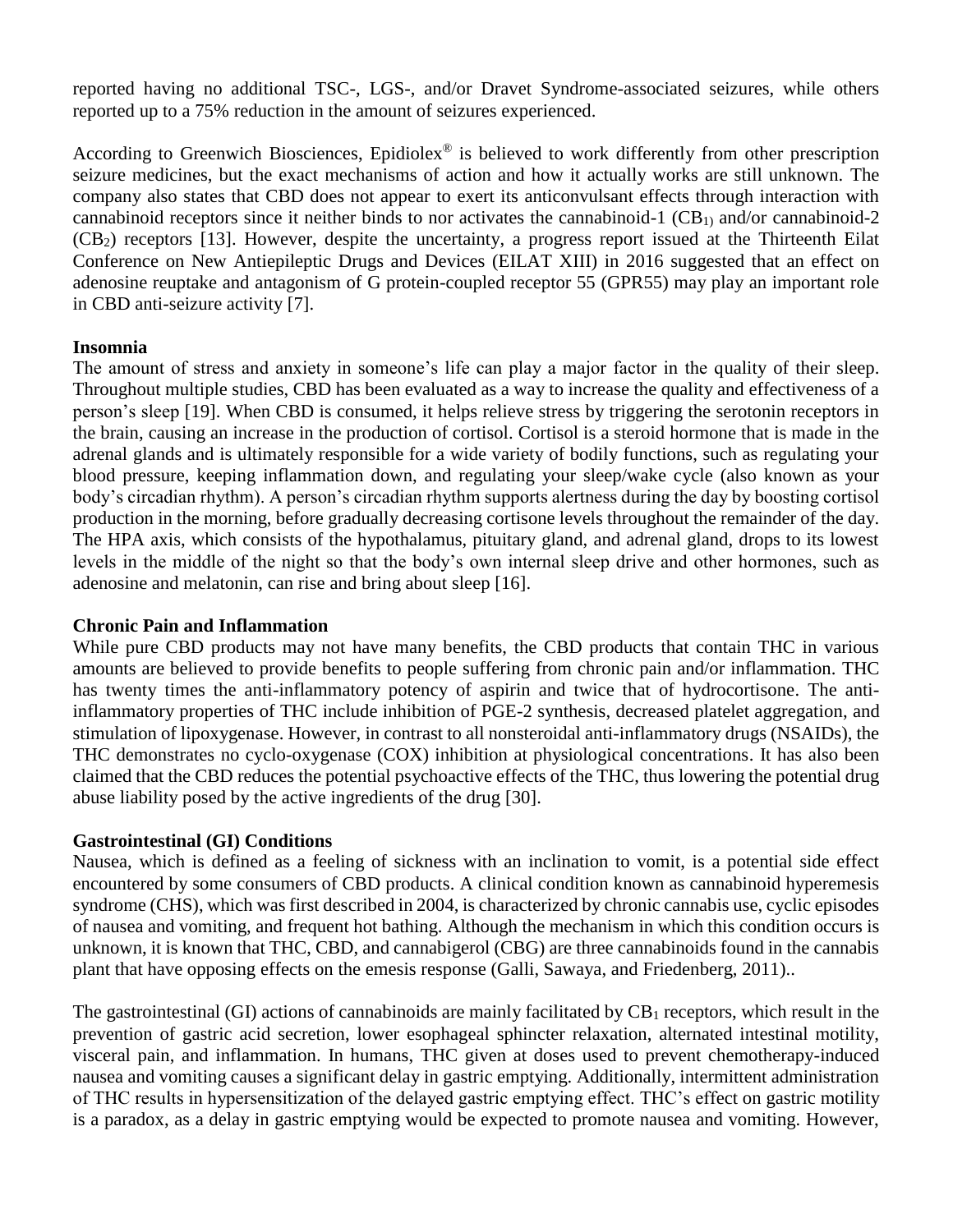nausea and vomiting traditionally do not occur with cannabis use, likely due to the anti-emetic properties of THC on the central nervous system [11].

In a study published in the *British Medical Journal* in 2001, the research authors attempted to quantify the antiemetic efficacy and adverse effects of cannabis used for chemotherapy-induced sickness. The study, which consisted of 1,366 patients, observed data in which the patients consumed THC orally, with followup observations lasting 24 hours after consumption. The results showed that cannabinoids were more effective antiemetics than prochlorperazine, metoclopramide, chlorpromazine, thiethylperazine, haloperidol, domperidone, or alizapride. Across all trials, six to eight patients needed to be treated with cannabinoids for one to benefit who would have vomited or had nausea had they all received a conventional antiemetic. In addition, between 38% and 90% of patients preferred cannabinoids as a treatment method [35].

# **Potential Risks Related to CBD Product Use and Consumption**

On the opposite end of the spectrum, potential risks include, but are not limited to:

- psychoactive effects,
- nausea,
- fatigue,
- increased levels of certain medications in the participant's blood (such as Coumadin<sup>®</sup>),
- hypotension (low blood pressure),
- xerostomia (dry mouth),
- diarrhea,
- vomiting,
- skin rash,
- paranoia,
- lightheadedness,
- headaches,
- visual disturbances, and/or
- changes in appetite.

# **Psychoactive Effects**

CBD, in itself, does not product any psychoactive effects on the human body. The main psychoactive component of cannabis that is responsible for this reaction is delta 9-tetrahydrocannabinol  $(\Delta^9$ -THC). These psychoactive effects are created by the THC interacting with specific cannabinoid (CB) receptors present in the brain and periphery. Psychoactive effects can potentially include a feeling of euphoria, relaxation, altered time perception, lack of concentration, and impaired learning [32].

Endogenous cannabinoids, such as anandamide, function as neurotransmitters because they send chemical messages between nerve cells (neurons) throughout the nervous system. They affect brain areas that influence pleasure, memory, thinking, concentration, movement, coordination, and sensory and time perception. Because of this similarity, THC is able to attach to molecules called cannabinoid (CB) receptors on neurons in these brain areas and activate them, disrupting various mental and physical functions and causing the effects previously mentioned. The neural communication network that uses these cannabinoid neurotransmitters, known as the endocannabinoid system, plays a critical role in the nervous system's normal functioning, so interfering with it can have profound effects [25].

In addition, memory and mood changes, such as panic and paranoid reactions, have also been reported with cannabis use due to the presence of delta 9-tetrahydrocannabinol  $(\Delta^9$ -THC). Based on a 2012 article in the *Iranian Journal of Psychology*, cannabis users can experience mania-like psychosis when consuming large amounts of the drug (30-50 mg oral or 8-30 mg smoked) [32]. This is due to THC's chemical structure being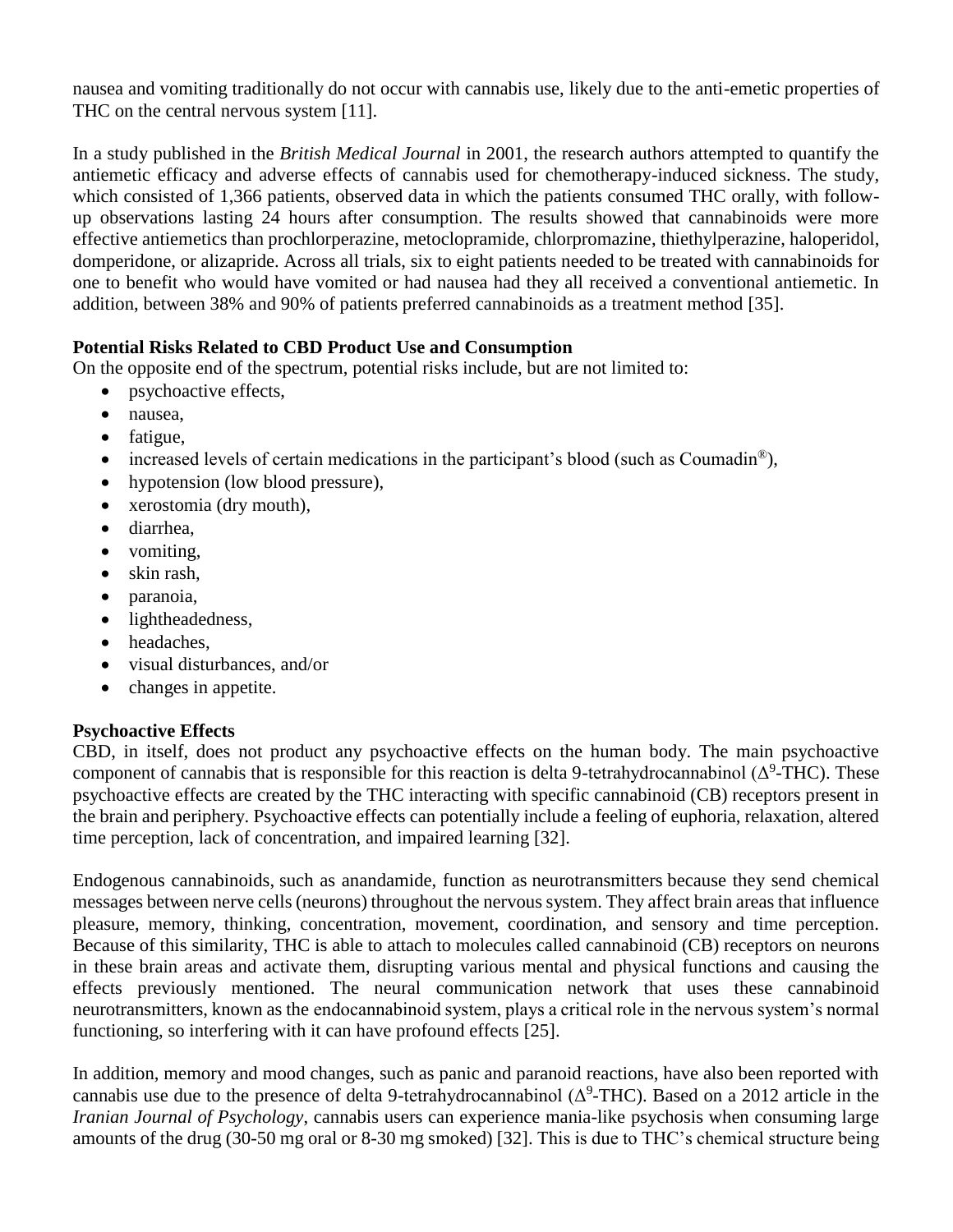similar to a chemical found in the brain called anandamide (ANA) (also known as Narachidonoylethanolamine or AEA). This similarity in structure allows the body to recognize THC and to alter normal brain communication [25].

For example, THC is able to alter the functioning of the hippocampus and orbitofrontal cortex, parts of the brain that enable a person to form new memories and shift his or her attentional focus. As a result, THC consumption causes impaired thinking and interferes with a person's ability to learn and perform complicated tasks. THC also disrupts functioning of the cerebellum and basal ganglia, brain areas that regulate balance, posture, coordination, and reaction time. This is the reason people who have used marijuana may not be able to drive safely and may have problems playing sports or engaging in other physical activities.

People who have taken large doses of the drug may experience an acute psychosis, which includes hallucinations, delusions, and a loss of the sense of personal identity. THC, acting through cannabinoid receptors, also activates the brain's reward system, which includes regions that govern the response to healthy pleasurable behaviors, such as sex and eating. Like most other drugs that people misuse, THC stimulates neurons in the reward system to release the signaling chemical dopamine at levels higher than typically observed in response to natural stimuli. This flood of dopamine contributes to the pleasurable "high" that those who use recreational marijuana seek [25].

# **Fatigue**

As discussed previously, CBD products can affect a person's circadian rhythm. When it binds to the CB1 receptors, it triggers a release of various hormones, such as serotonin and melatonin, both of which are instrumental in helping people sleep [16]. However, when taken at the wrong time of the day or when consumed with other depressants (e.g., alcohol), it can cause unwanted fatigue throughout a person's day. When taken properly by someone experiencing insomnia (that is, difficulty falling asleep), the release of serotonin and melatonin work in a positive manner and assist the person in falling and staying asleep. However, if taken in the morning, for example, a person may feel fatigued throughout the day. According to the Epidiolex® product information, one of the most common adverse reactions in patients with LGS, TSC, and/or Dravet syndrome that are taking Epidiolex<sup>®</sup> is sleepiness and feeling tired [13]. Epidiolex<sup>®</sup> consumers are advised not to drive or operate machinery until they have been able to adequately evaluate how their body will react to the drug in order to reduce the risk of injury.

# **Drug Interactions**

According to a 2017 report published in *Epilepsy & Behavior Case Reports*, there has been a clinicallysignificant interaction between pharmaceutical-grade CBD (Epidiolex<sup>®</sup> oral solution containing a 100 mg/mL CBD concentration) and warfarin (Coumadin<sup>®</sup>), a widely used oral [12]. The patient in the case study, who was a 44-year old Caucasian male enrolled in an adult CBD program the University of Alabama at Birmingham (UAB) between 2015 and 2017, had several pre-existing medical conditions, including Marfan Syndrome, a mechanical mitral valve replacement, post-stroke epilepsy, and warfarin therapy. At the time of enrollment in the program, the patient had been taking 7.5 milligrams (mg) of warfarin each day for at least six months with a goal International Normalized Ratio (INR) of between two and three. The INR is calculated from a prothrombin time (PT) result and is used to monitor how well the blood thinning medication (anticoagulant) warfarin (Coumadin<sup>®</sup>) is working to prevent blood clots [4].

During the trails of the adult CBD program, the participant's international normalized ration (INR) was monitored. At the time of enrollment in the program, the patient's INR had been ranging from 2.0 to 2.6 and baseline INR was obtained to reference. Per study protocol, the patient was initially placed on a starting dose of CBD at 5 mg/kg/day divided twice daily, with an additional 5 mg/kg/day incremental increase every two weeks thereafter. As the CBD levels were increased, a non-linear increase in the patient's INR was observed and documented. During this time, the patient's dosage of warfarin was adjusted by his primary care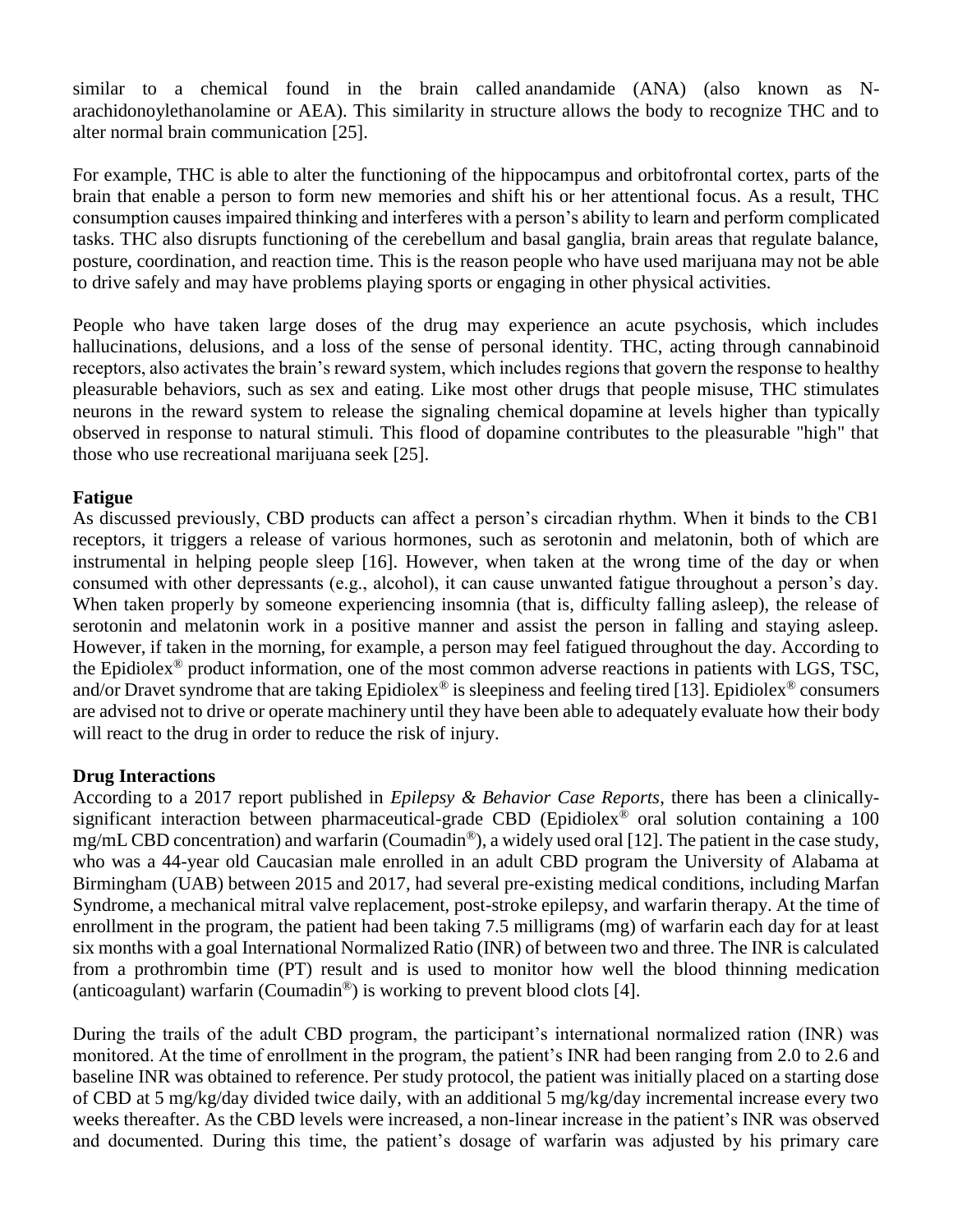physician (PCP) in an effort to maintain an INR within his therapeutic range. At the time of the patient's most recent study visit over one year later, his adjusted dose of warfarin was down to 5.36 milligrams (mg) while consuming a 35 mg/kg/day dose of CBD. The adjusted dosage of warfarin was nearly a 30 percent decrease from his initial dosage at the beginning of the study. The results of the case report suggest an interaction between warfarin and cannabidiol (CBD), and therefore recommend that INR monitoring be conducted during initiation and up-titration of cannabinoid for patients taking warfarin [12].

# **Hypotension**

A 2017 study suggests that CBD can potentially reduce a person's blood pressure (BP), as well as increase their heart rate (HR). The study, which was intended to test the hypothesis that CBD would reduce the cardiovascular response to stress in healthy volunteers, evaluated ten male subjects with a mean age, weight, and height of  $23.7 \pm 3.2$  years,  $77.5 \pm 6.4$  kg, and  $178.6 \pm 4.5$  cm respectively. The subjects of the study were each given 600 mg of CBD or placebo in a randomized, placebo-controlled, double-blind, crossover study. The study evaluated the effect of CBD on resting cardiovascular parameters via a mental stress test, exercise stress test, and cold stress test [17]. The blood pressure responses during the stress tests were documented in the four minutes preceding the test, the peak response during stress, and the average recovery response in the four minutes following the stress test. The study produced the following results [17]:

- CBD treatment reduced resting systolic blood pressure (SBP) (mean difference –6 mmHg; 95% CI,  $-1$  to  $-12$ ,  $P < 0.05$ ).
- Six of nine subjects had a lower SBP before or during the mental stress test, and all of the subjects had a lower SBP in the recovery period after taking CBD. Five of nine subjects had a lower DBP during the mental stress test, and six of nine subjects had a lower DBP in the recovery period after taking CBD.
- Six of nine subjects had a lower SBP during isometric exercise and eight of nine subjects had a lower SBP in the recovery period after taking CBD. Five of nine subjects had a lower DBP during exercise, and eight of nine subjects had a lower DBP in the recovery period after taking CBD.
- Eight of the nine subjects had a lower SBP during the cold stress and in the recovery period after taking CBD. Six of nine subjects had a lower diabolic blood pressure (DBP) during the cold pressor, and seven of nine subject had a lower DBP in the recovery period after taking CBD.

# **Xerostomia**

Xerostomia is an unusually dry mouth, often caused by medication, and is a common side effect of many products containing CBD, as well as marijuana in pure form. This medical condition is caused by a decrease in saliva secretion upon CBD consumption. When a person consumes a product containing CBD, it activates the cannabinoid receptors (CBs), which are located in the salivary glands. Human tissue contains at least two types of  $CBs$  ( $CB<sub>1</sub>$  and  $CB<sub>2</sub>$ ), which are mainly located in the nervous system and peripheral tissues respectively. A 2006 report published in *Experimental Biology and Medicine* demonstrated that both CB<sup>1</sup> and CB<sup>2</sup> receptors found in the submandibular gland (SMG, a major salivary gland) of male rats are coupled to Gi protein and respond by inhibiting the activity of adenylyl cyclase, which is the enzyme that synthesizes cyclic adenosine monophosphate (cAMP) from adenosine triphosphate (ATP). [28] Anandamide (AEA), a commonly-known endocannabinoid, binds with high affinity to both of the CBs and noticeably reduced forskolin-induced increase of cAMP content in vitro (outside of the rats). This effect was blocked by AM-251 and AM-630 (inverse antagonists of  $CB_1$  and  $CB_2$ , respectively), indicating that both receptors are implicated in SMG physiology.

In addition, the study showed that AEA injected intraglandularly to anesthetized rats inhibited norepinephrine (NE)- and methacholine (MC)-stimulated saliva secretion in vivo (within or inside the rats) and that both AM-251 and AM-630 prevented the inhibitory action of AEA. The intraglandular injection of AM-251 increased saliva secretion induced by lower doses of NE or MC. This increase was synergized after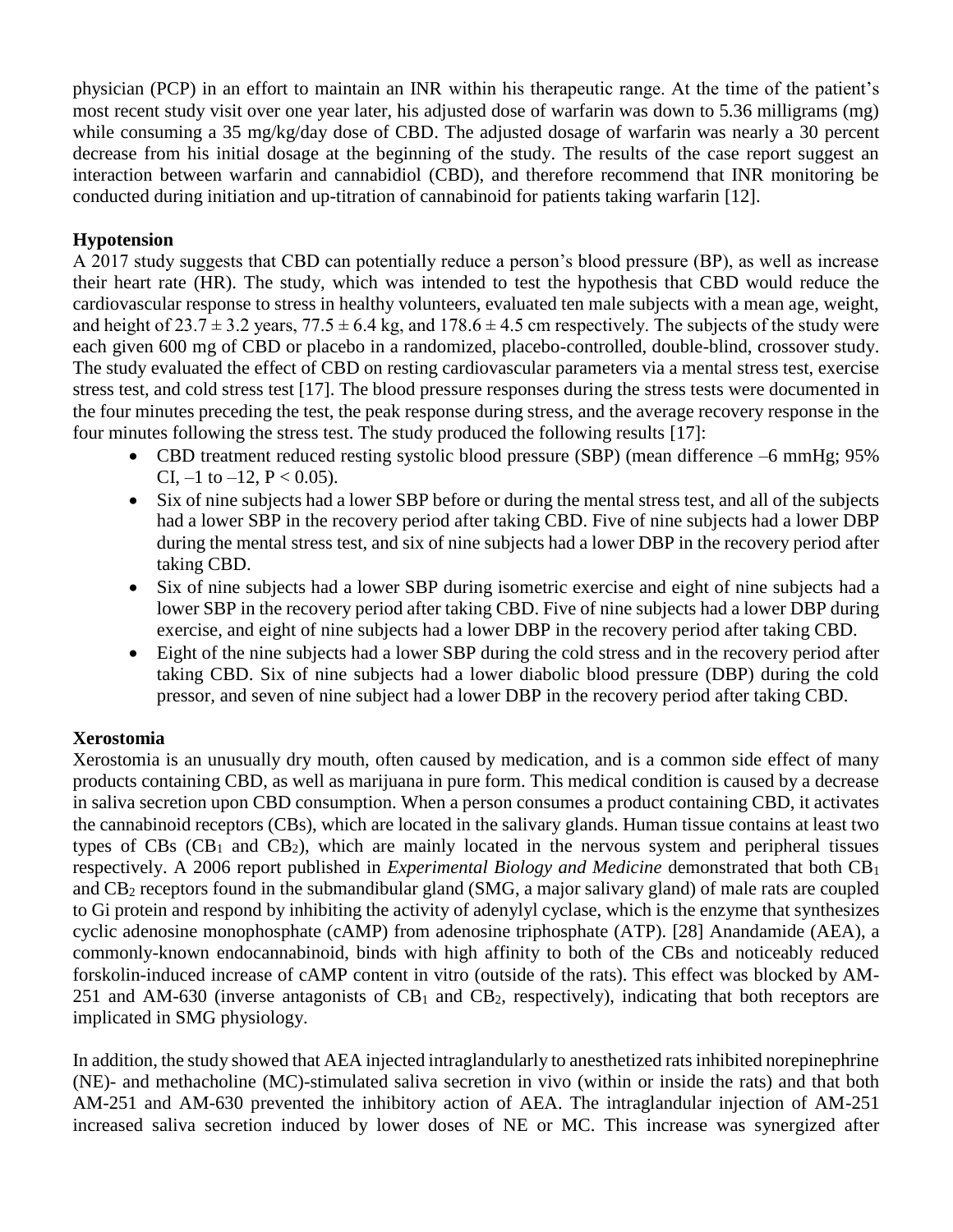coinjection with AM-630. Therefore, it is concluded that AEA decreases saliva secretion in the SMG by acting through  $CB_1$  and  $CB_2$  receptors [28].

# **Headaches**

Xerostomia, as mentioned previously, can potentially lead to dehydration due to the decrease in saliva secretion. Dehydration, in turn, can cause consumers of CBD products containing THC to experience headaches. When you become dehydrated, your brain tissue loses water, and in an attempt to conserve water, causes your brain to shrink and pull away from the skull. This condition, in turn, triggers the pain receptors surrounding the brain, causing a headache [8].

A clinical trial published in 1985 evaluated potential measurable subjective or other behavioral effects in the morning after smoking marijuana. The delayed onset of the medical condition (commonly known as a "hangover") includes symptoms such as fatigue, weakness, and headaches [23]. The study, which consisted of thirteen males who smoked marijuana, had test subjects smoking either active  $(2.9\% \Delta^9$ -THC) or placebo  $(0.0\% \Delta^9$ -THC) marijuana cigarettes according to a standardized smoking regimen. Smoke inhalation was monitored by measuring expired air carbon monoxide (CO) levels before and after smoking. Acutely, active marijuana produced significant changes in heart rate, carbon monoxide (CO) level, various measures of subjective effects, and behavioral tasks of card sorting, free recall, and time production. When the test battery was repeated the following morning (approximately 9 hours after smoking), significant changes were observed on two subjective effects scales and on the time production task after active, but not placebo, marijuana. These apparent "hangover" effects were different from the acute effects of marijuana. The findings suggest that marijuana smoking can produce residual (hangover) effects the day after smoking [10]. It is important to note, however, that most current day marijuana has a THC content of nearly 30% which is almost ten times the level of THC used in the 1985 clinic trial [34].

# **Visual Disturbances**

Nystagmus is a vision condition in which the eyes make repetitive, uncontrolled movements. This condition often results in effects such as reduced vision and depth perception, as well as decreased balance and coordination. This involuntary jerking motion can occur from side to side, up and down, or in a circular pattern, causing a person to be unable to steadily view objects. According to the American Optometric Association, nystagmus is most commonly caused by a neurological problem that is present at birth or develops in childhood, but it can also be an indicator of intoxication [5].

Law enforcement officers use the horizontal gaze nystagmus test during a standardized field sobriety test (SFST) in order to help determine if a person is intoxicated. During the test, the officer will hold a small object (stimulus) approximately 12-15 inches away from the person's nose and slightly above eye level. The officer will slowly move the stimulus from one side to the other, instructing the person to follow the object with their eyes while keeping their head still. Officers are trained to look for three different indicators of intoxication in each eye during this procedure. The three clues are lack of smooth pursuit (eyes jerking or bouncing while following the stimulus), nystagmus that sets in before the eyes reach a 45-degree angle, and finally nystagmus that develops at maximum deviation (meaning the eyes begin jerking within four seconds while looking all of the way to the side). The horizontal gaze nystagmus test is considered the first and most accurate test in the SFST battery [24].

Traditional teaching has held that horizontal gaze nystagmus (HGN) is a sign of intoxication by sedatives such as alcohol, but not marijuana. However, a 2013 case report published in the *Journal of Forensic and Legal* Medicine provided a possible exception to this mentality. In the report, an adult male presents with three days of visual disturbance and dizziness following marijuana use. The subject's exam was notable for gaze-evoked nystagmus (a drift of the eye which is only present for certain directions of gaze away from straight ahead) and ataxia (a degenerative disease of the nervous system that often causes impaired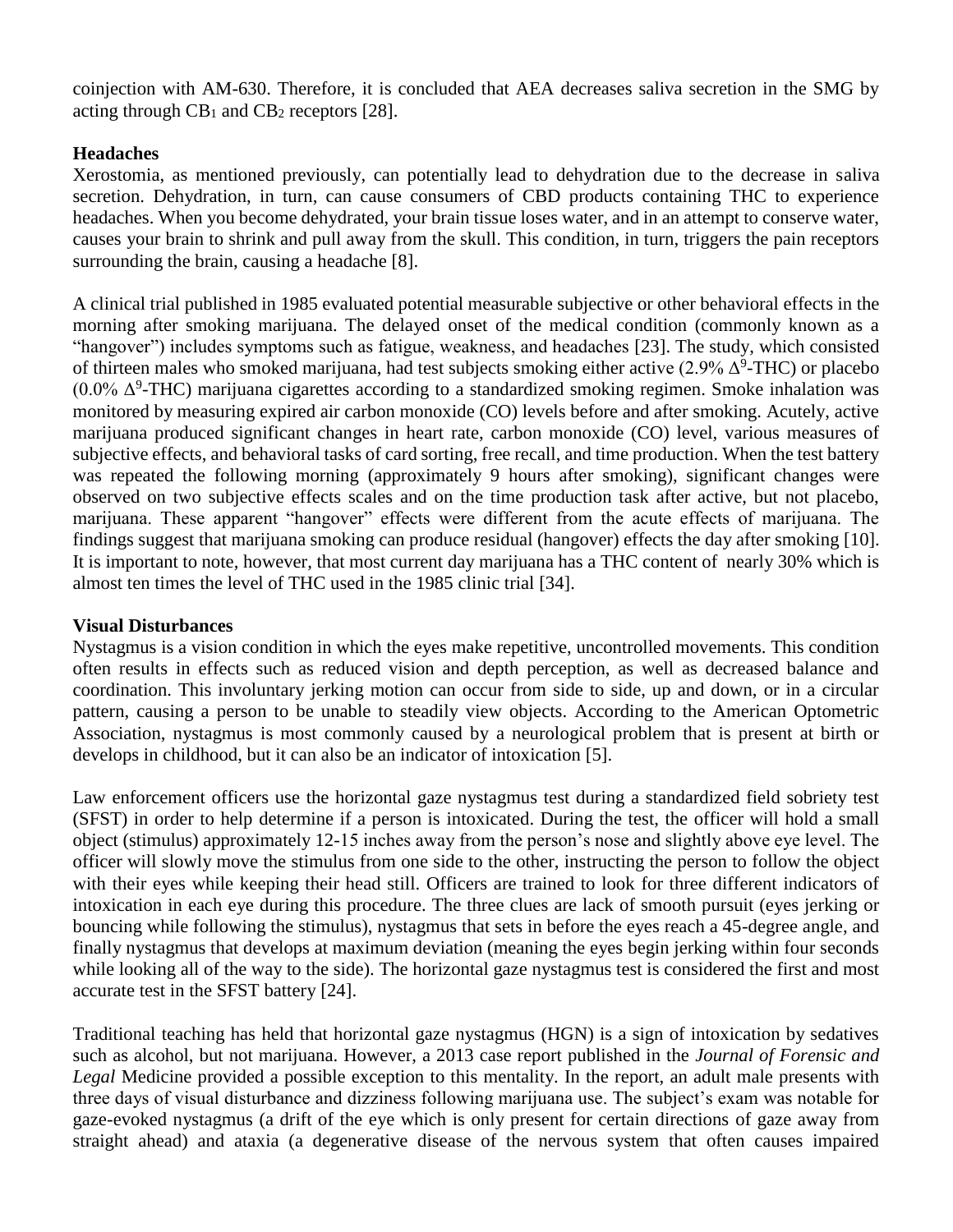coordination) [2]. The subject's lab test results were normal except that urine drug screening was positive for marijuana only. Imaging conducted included computed tomography (CT) and magnetic resonance imaging (MRI) scans of the head with no other indicators shown. This case presented a possible exception to the generalization that marijuana (more specifically THC) is not associated with nystagmus.

# **Changes in Appetite**

It has been known that people who use marijuana have an increased appetite, also known as the "munchies". Hunger arouses sensory perception, eventually leading to an increase in food intake, but the underlying mechanisms remain poorly understood. In a 2014 study published in *Nature Neuroscience*, the authors found that cannabinoid type-1  $(CB_1)$  receptors promote food intake in fasted mice by increasing odor detection. The study noted that the CB<sup>1</sup> receptors were abundantly expressed on axon terminals of centrifugal cortical glutamatergic neurons that project to inhibitory granule cells of the main olfactory bulb (MOB), which makes food smell and taste more intense and affects how much a person eats. Local pharmacological and genetic manipulations revealed that endocannabinoids and exogenous cannabinoids increased odor detection and food intake in fasted mice by decreasing excitatory drive from olfactory cortex areas to the MOB. Consistently, cannabinoid agonists dampened in vivo optogenetically stimulated excitatory transmission in the same circuit [33].

The data from the study indicated that cortical feedback projections to the MOB crucially regulate food intake via CB<sup>1</sup> receptor signaling, linking the feeling of hunger to stronger odor processing. Therefore, CB<sup>1</sup> receptor–dependent control of cortical feedback projections in olfactory circuits couples internal states to perception and behavior [33]. In essence, the neurons that are typically associated with shutting down eating were being activated, therefore promoting hunger, even when the person is not hungry. The researchers found that THC caused a reaction in a mouse's hypothalamus (the part of the brain responsible for appetite control), which causes the hunger sensation.

# **Additional Risk Factors**

In addition to the risks associated with the consumption of the CBD product itself, the fact that the products have not been evaluated and/or approved by the FDA poses product contaminant issues. If there are product contaminants present, it may lead to:

- headaches.
- allergic reactions,
- skin rashes.
- memory loss,
- confusion.
- nausea/vomiting, and/or
- vision loss

# **Detection of CBD Product Use**

Currently, marijuana is considered a schedule 1 drug due to the THC content within it. A schedule 1 drug, as defined by the United States Drug Enforcement Administration (DEA), is a drug with no currently-accepted medical use and a high potential for abuse [38]. Although CBD and marijuana are different chemicals, they both have the potential to contain THC. The THC content of various CBD products may cause the consumer to become addicted and, subsequently, dependent upon it. This potential for addiction and/or dependency may lead to an increased risk of detection on a drug screen.

The ability to detect CBD in the human body depends on several factors, including, but not limited to, the amount of CBD consumed, frequency of consumption, THC content of the CBD product, the method of use, etc. CBD consumers may choose to consume the product via inhalation (e.g., smoking, vaping), orally (e.g.,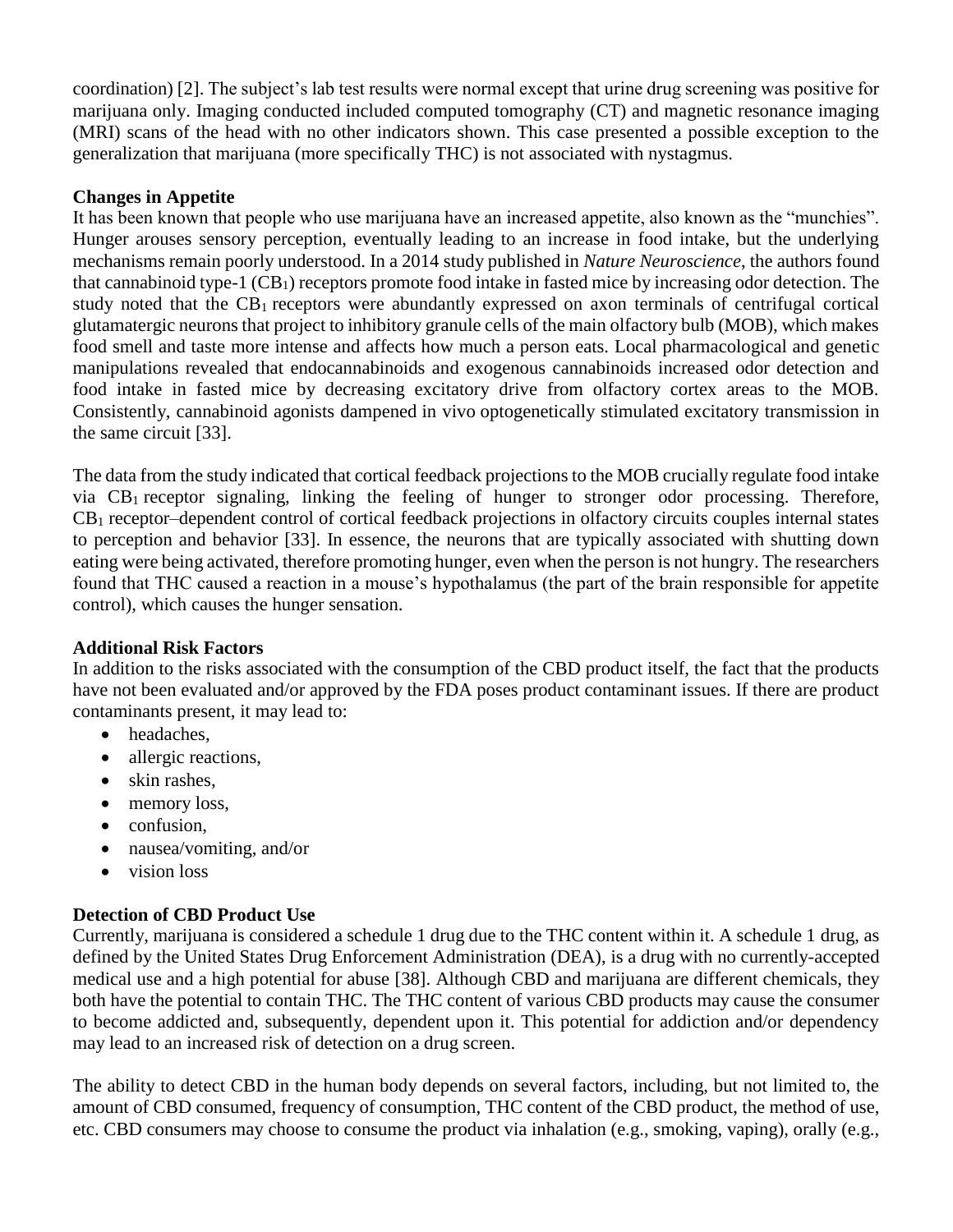pills, edibles, oral liquid), or topical products (e.g., creams, salves, oils). Each form of consumption is going to provide a varying level of effects, and with that, a varying level of detection.

Pure cannabidiol (CBD) without any THC will not show up on a drug screen. However, if the CBD product contains THC in detectable amounts, then impairment may be noticed and it may show up on the results of a drug screen, depending on the type of drug screen performed. The THC consumed by the user breaks down into several inactive metabolites (e.g., THC-COOH, 11-nor-carboxy-delta-9-tetrahydrocannabinol). Most drug screenings detect the presence of these metabolites in urine since the metabolites stay in the body for a longer period of time than the THC does. However, there are some tests that are able to detect the active compound, THC – primarily when conducting blood and/or saliva testing [3].

According to the Substance Abuse and Mental Health Services Administration (SAMHSA), the initial test cutoff concentration for marijuana metabolites is 50 nanograms per milliliter (ng/mL). If detection of marijuana metabolites (which includes THC and THC metabolites) are below the applicable cutoff level(s), the drug test is considered to be negative. If the initial screening shows above 50 ng/mL, then a second confirmatory test is performed. The confirmation test specifically looks for the presence of delta-9 tetrahydrocannabinol-9-carboxylic acid (THCA), with a confirmatory test cutoff concentration of 15 ng/mL. If the second test does not show at least 15 ng/mL of THCA, then the drug test is considered to be negative. If the initial and confirmatory screening both meet or exceed the designated cutoff concentrations for the applicable analyte, then the test is presumed to be positive [31]. To place things into perspective, a gram is only thirty-five thousandths  $(0.035)$  of an ounce, and a nanogram is one-billionth  $(0.000000001$  or  $10^{-9})$  of a gram. This equates to microscopic particles measurable in only a few drops of urine. Consequently, even infrequent, recreational drug use might cause a worker to have a positive drug screen result.

Approximately 90% of THC in blood is circulated in plasma and the rest in red blood cells. Following inhalation, THC is detectable in plasma within seconds after the first puff and the peak plasma concentration is attained within 3-10 minutes (51–55). However, the bioavailability of the THC varies according to the depth of inhalation, puff duration and breath-hold. In comparison to smoking and inhalation, after oral ingestion, systemic absorption is relatively slow resulting in maximum THC plasma concentration within 1- 2 hours which could be delayed by few hours in certain cases. After oral administration, maximum THC plasma concentration was 4.4-11 ng/mL for 20 mg and 2.7-6.3 ng/mL for 15 mg. Much higher concentration of 11-OH THC was produced after ingestion than inhalation. Following assimilation via the blood, THC rapidly penetrates in to fat tissues and highly vascularized tissues including brain and muscle resulting in rapid decrease in plasma concentration. This tissue distribution is followed by slow redistribution of it from the deep fat deposits back into the blood stream [32].

The THC is metabolized in the liver by microsomal hydroxylation and oxidation catalyzed by enzymes of cytochrome P450 (CYP) complex. The average plasma clearance rates have been reported to be  $11.8\pm 3$  liters per hour (LPH) for women and  $14.9 \pm 3.7$  LPH for men. Others have determined approximately 36 LPH for naïve cannabis users and 60 LPH for regular cannabis users. More than 65% of cannabis is excreted in the feces and approximately 20% is excreted in urine. Most of the cannabis (80%-90%) is excreted within 5 days as hydroxylated and carboxylated metabolites. There are eighteen acidic metabolites of cannabis identified in urine and most of these metabolites form a conjugate with glucuronic acid, which increases its water solubility. Among the major metabolites  $(\Delta^9$ -THC,11-OH-THC, and THCCOOH), THCCOOH is the primary glucuronide conjugate in urine, while 11-OH-THC is the predominant form in feces. Since THC is extremely soluble in lipids, it results in tubular re-absorption, leading to low renal excretion of unchanged drug. Urinary excretion half-life of THCCOOH was observed to be approximately 30 hours after seven days and 44-60 hours after twelve days of monitoring. After smoking approximately 27 mg of THC in a cigarette, 11-OH-THC peak concentration was observed in the urine within two hours in the range of 3.2-53.3 ng/mL,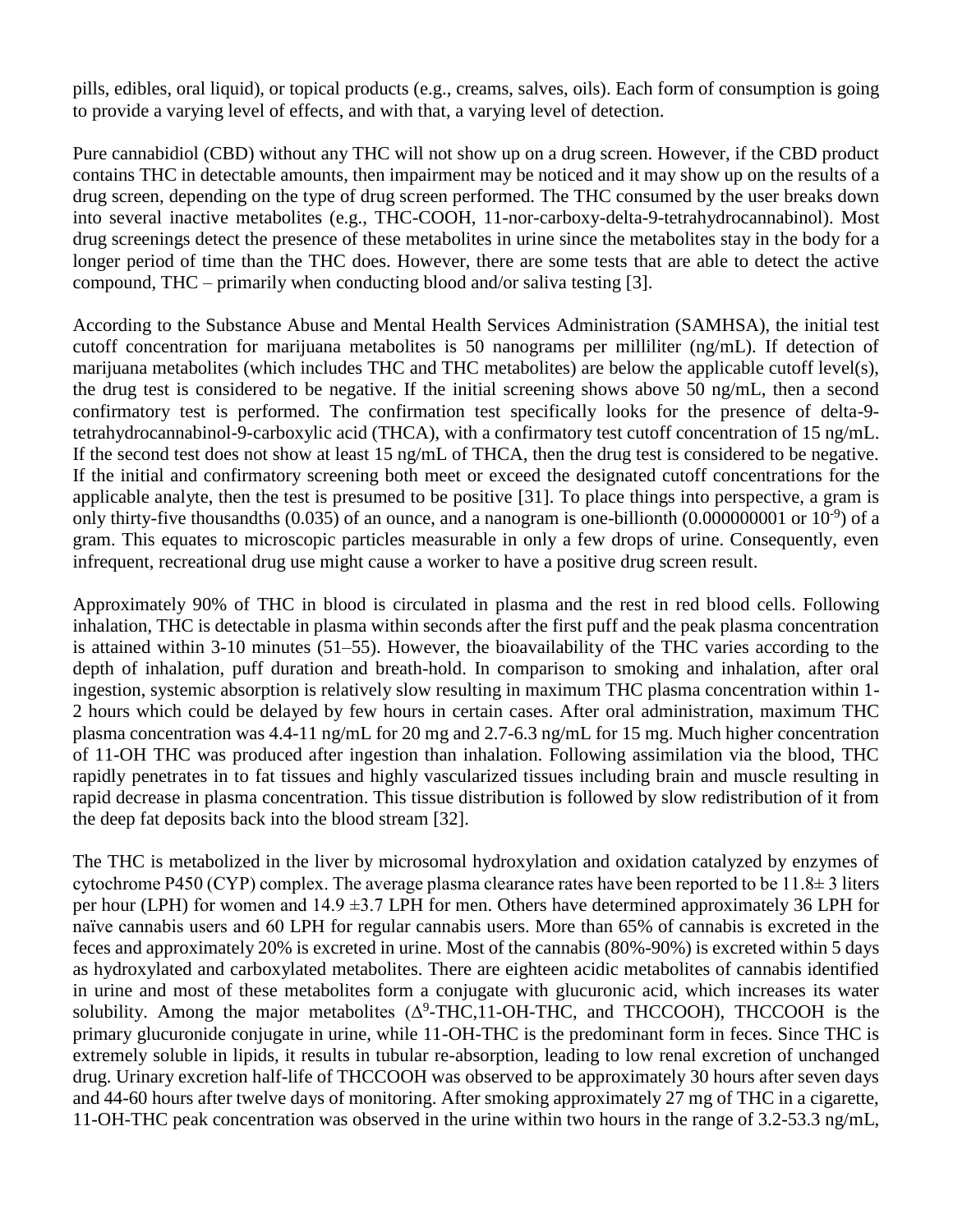peaking at 77.0 ng/mL  $\pm$  329.7 after 3 hours and THCCOOH peaking at 179.4 ng/mL  $\pm$  146.9 after 4 hours [32].

Among the various types of drug screening, hair follicle testing has the longest detection period and can typically detect drug use for up to three months prior to the date of the drug screen. In addition, depending on the drug(s) used, a hair follicle sample can sometimes help determine when drug use occurred and whether or not it's been discontinued. According to Laboratory Corporation of America (LabCorp), urine drug screens (lab-based and rapid tests) can detect THC metabolite for up to two weeks, oral fluid lab-based drug screens can detect THC and/or metabolites for up to 12 hours, and hair follicle lab-based drug screens can detect usage for up to three months [20]. The FDA states that THC can continue to show up in a urine drug screen for an average of 1-7 days, which is longer than heroin, cocaine, methamphetamine, and 3,4- Methylenedioxymethamphetamine (MDMA, also known as ecstasy or molly) [40].

## *Summary*

In general, THC has been shown to have varying levels of effects based on several different factors, such as the amount of THC consumed, the frequency of THC consumption, underlying medical conditions, etc. However, since CBD products have not become popular with the general public until the past decade, little research has been done to determine the levels of impairment associated with these products, the potential benefits, the potential side effects, and other critical information.

Although there are various potential side effects listed for CBD and THC use, it's important to note that many of these side effects are also present with some of the most common over-the-counter pain relievers, such as acetaminophen and nonsteroidal anti-inflammatory drugs (NSAIDs). According to the U.S. National Library of Medicine, Ibuprofen (a popular NSAID) may cause nausea, loss of appetite, excessive tiredness, and visual disturbances, such as blurred vision and changes in color vision [46]. According to Ed Kuffner, Chief Medical Officer for Johnson & Johnson Consumer Inc., it is estimated that approximately 40% of households in the United States purchased Ibuprofen in 2017, with approximately 17% of adults consuming it on a weekly basis [18]. If people who are considering consuming CBD products containing THC realize the similarities in the drugs they are already taking (e.g., Ibuprofen), they may be more inclined to purchase CBD products for various medical purposes.

In regard to potential product contamination issues, this risk is present at every pharmaceutical manufacturer. Some manufacturers may have a higher risk than others due to the type of quality control (QC) methods implemented at the manufacturing facility. If there is a robust quality control program in place at the manufacturing facility, then the likelihood of product contamination is lower. However, if a manufacturing facility has ineffective quality control procedures in place, the likelihood of product contamination may be higher. Since CBD is not currently regulated by the FDA (with the exception of Epidiolex<sup>®</sup>), the risk of product contamination is unknown and varies from one CBD product manufacturer to the another. In addition, the level(s) of THC contained within the various CBD products may vary from batch to batch due to the same reasons.

Due to these types of risks and potential side effects being present at nearly every pharmaceutical manufacturer, CBD could be a beneficial product for many people suffering from various medical conditions and disorders. CBD products are not known to have ototoxic effects, whereas chronic (long-term) use of NSAIDs, such as Ibuprofen, may lead to chemical-induced hearing loss and/or ringing in the hears (tinnitus) [46]. The level of perceived risk will vary on an individual basis from one person to another, but some people will still want to use CBD products for their advertised therapeutic benefits since it may have fewer and/or less severe side effects than comparable equivalent medications.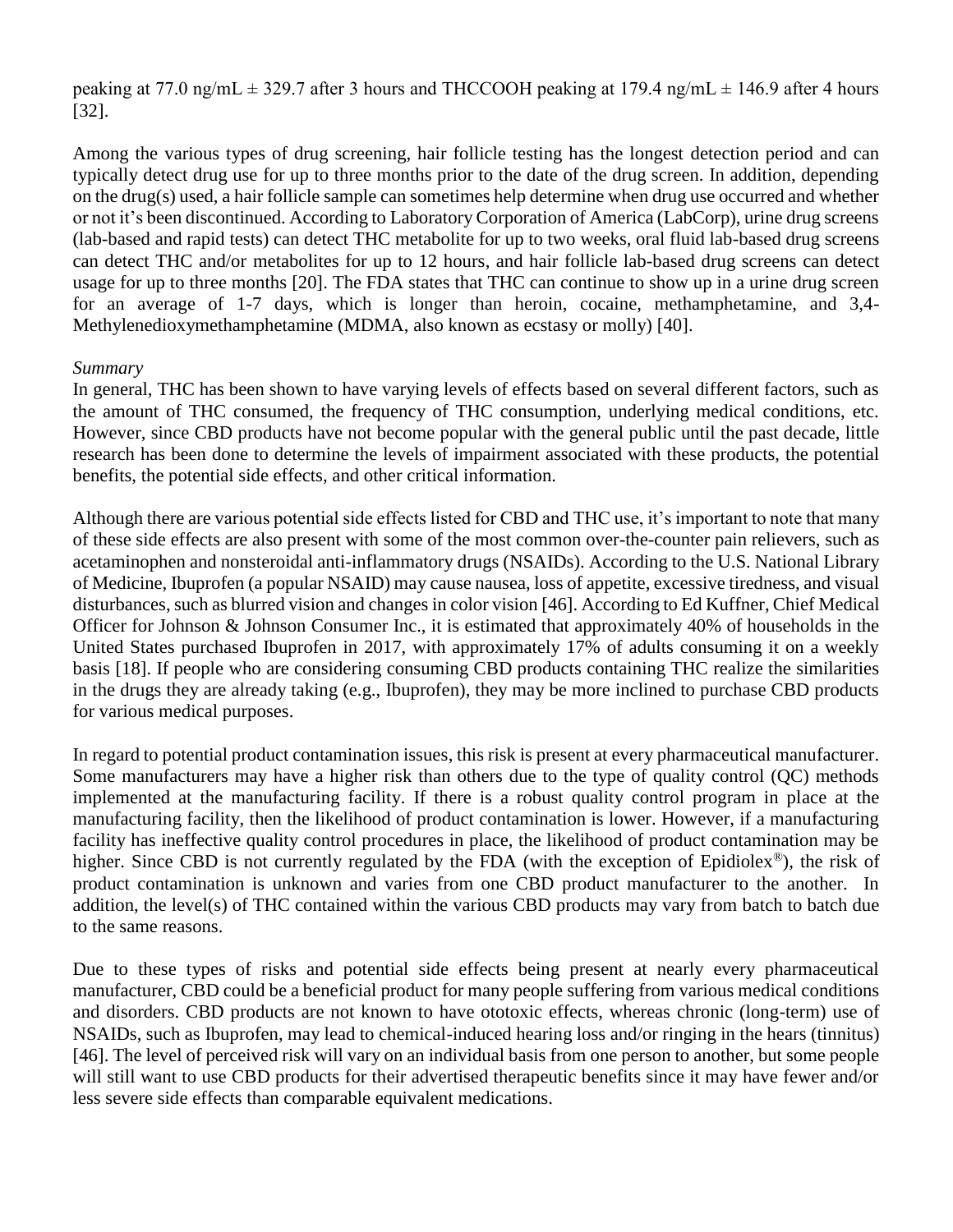# **METHODOLOGY**

This research required a minimum of 100 participants across the United States. Study participants were selected based on a variety of specific demographic backgrounds. In order to participate in the research, participants were required to be at least 18 years old and currently in a full-time supervisory role (e.g., Manager, Supervisor, Leader, Director, etc.). Participants could be either male or female and work in any industry. Prisoners, refugees, minors, and representatives of CBD product companies and distributors were not allowed to participate in this research. Participants were recruited via social media (e.g., LinkedIn, Facebook, Twitter, and Instagram) and face-to-face interactions. Participation in this research was completely voluntary.

The research was conducted using a single electronic survey conducted using Google Forms. The research results included a total of 108 participants, all of which acknowledged that they met the research population's background requirements. The survey included a total of 30 questions, with the first 10 questions being related to this study. The 30-question survey took less than 15 minutes to complete for most participants.

This research was designed to evaluate a business' perception of what would be the worst thing that could happen from someone using and/or consuming CBD products in the workplace. Questions evaluated the perceived impact of using and/or consuming CBD products in various roles within an organization, how likely someone would expect to be able to recognize CBD product usage and/or consumption, and the toxicological effects of these products.

The research survey was started on August 13, 2021 and concluded on September 7, 2021. Participants were asked to participate in a research study to help gain more industry knowledge on CBD-related products and their effects in the workplace. No additional guidance was provided to research participants unless potential research participants had questions prior to beginning the survey. A total of 108 people completed the research survey.

No human research ethics were used to retrieve survey results.

# **Data Collection Questions**

The following is the questionnaire completed by each of the research participants:

- *1.* Do you believe a person can safely operate machinery or equipment while consuming and/or using cannabidiol- (CBD) related products containing up to 0.3% tetrahydrocannabinol (THC)?
- *2.* Do you think it's acceptable for **administrative** employees (e.g., C-Suite, Office Workers, Receptionists) to consume and/or use cannabidiol- (CBD) related products?
- *3.* Do you think it's acceptable for **operations** employees (e.g., Machine/Equipment Operators, Maintenance, Field Service) to consume and/or use cannabidiol- (CBD) related products containing up to 0.3% tetrahydrocannabinol (THC)?
- *4.* Do you think there has **ever** been safety-related incidents that have been partially caused by a person using and/or consuming cannabidiol- (CBD) related products in the workplace?
- *5.* Do you believe an employee will receive a positive test result on a standard 5-panel drug screen if they've used and/or consumed cannabidiol- (CBD) related products containing up to 0.3% tetrahydrocannabinol (THC) within the past 24 hours?
- *6.* How noticeable do you think will it be if someone is using cannabidiol (CBD)?
- *7.* Should a person involved in a workplace incident (regardless of whether or not an injury or illness occurred) that has detectable amounts of cannabidiol (CBD) in their bloodstream be considered "under the influence"?
- *8.* How long do you think cannabidiol (CBD) remains in your bloodstream after consumption/usage via **inhalation** (e.g., vaping)?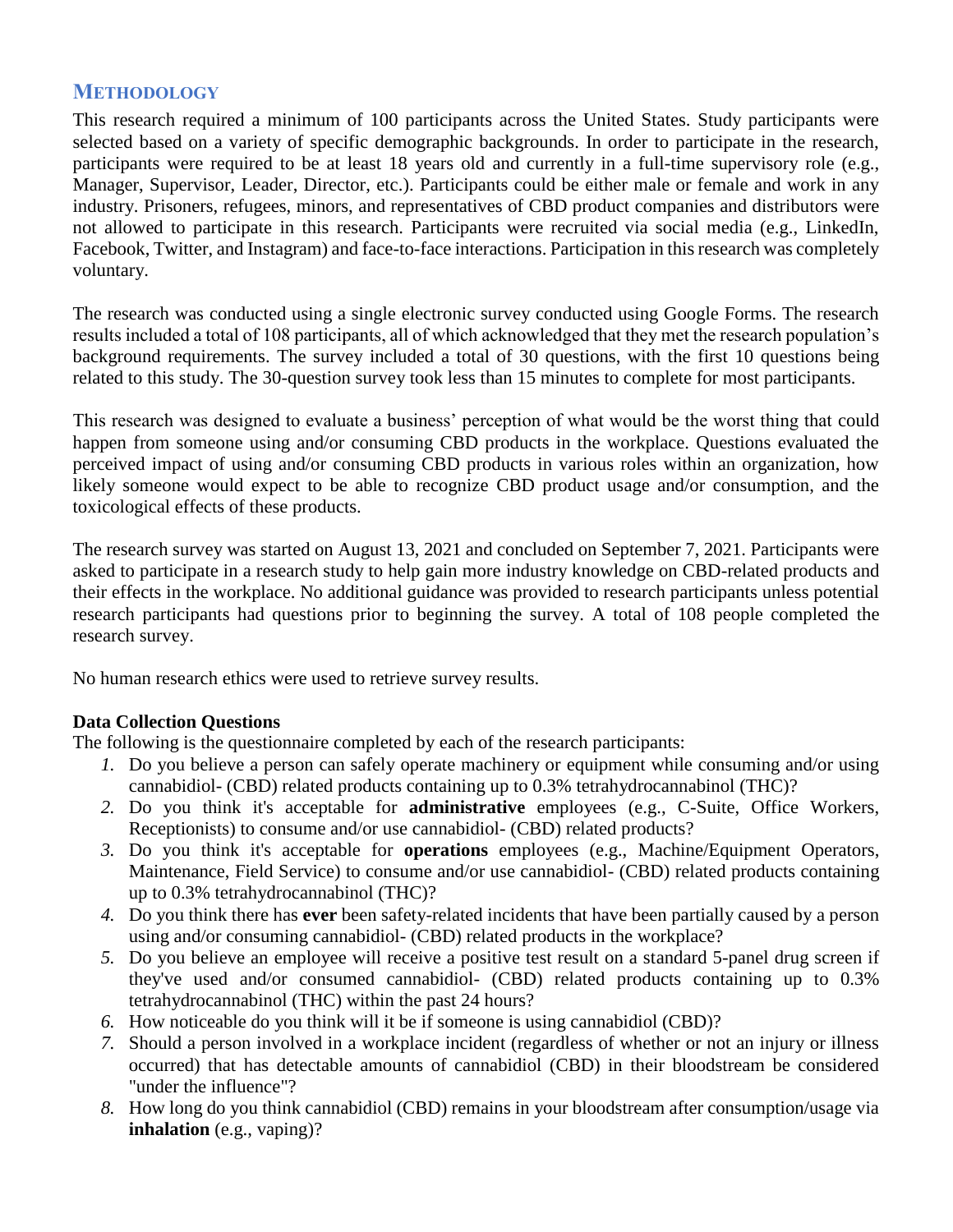- *9.* How long do you think cannabidiol (CBD) remains in your bloodstream after consumption/usage via **absorption** (e.g., creams, salves)?
- 10. How long do you think cannabidiol (CBD) remains in your bloodstream after consumption/usage via **ingestion** (e.g., capsules, gummies)?

## **Data, Reliability, Validity, and Analysis**

Significant efforts were made to ensure the reliability of the data. Prior to beginning the survey, potential participants were required to review and acknowledge that they met all of the participant requirements. If they did not meet all of the requirements, the survey would automatically prevent them from completing the survey to ensure the accuracy of the survey responses. This enhanced accuracy, in addition to the demographic background requirements, contributed to validity. Appropriate analytical procedures were followed to provide consistency. Such consistency helped control for possible researcher bias.

Google Forms was used to collect and organize the data used for this research. The process of data analysis in qualitative research involves the evaluation of the resulting data by working with the data, breaking the data down, synthesizing data, and searching for themes or patterns to discover the critical or relevant data elements. Based on the pattern of the data sets, key themes were identified. These themes were compared to the reviewed literature, and then viewed through the lens of the concept of due diligence. The findings of this research are not specific any industry, community, or age group. Transferability of qualitative research to a specific setting can be difficult and may require a broader context. Therefore, the judgment of the reader and the findings of future researchers will eventually determine the transferability of the findings of this research.

#### **RESULTS**

# **Question #1**

Do you believe a person can safely operate machinery or equipment while consuming and/or using cannabidiol- (CBD) related products containing up to 0.3% tetrahydrocannabinol (THC)?

|     | <b>Number of Responses   Percent of Responses</b> |       |
|-----|---------------------------------------------------|-------|
| Yes | 60                                                | 55.6% |
|     | 48                                                | 44.4% |

#### Fig. 1

#### **Question #2** *#2*

Do you think it's acceptable for *ADMINISTRATIVE* employees (e.g., C-Suite, Office Workers, Receptionists) to consume and/or use cannabidiol- (CBD) related products containing up to 0.3% tetrahydrocannabinol (THC)?

|                                    | <b>Number</b><br><b>of</b><br><b>Responses</b> | <b>Percent</b><br><b>Responses</b> |
|------------------------------------|------------------------------------------------|------------------------------------|
| Yes                                | 78                                             | 72.2%                              |
| N <sub>o</sub>                     | 30                                             | 27.8%                              |
| $\overline{\phantom{a}}$<br>$\sim$ |                                                |                                    |

Fig. 2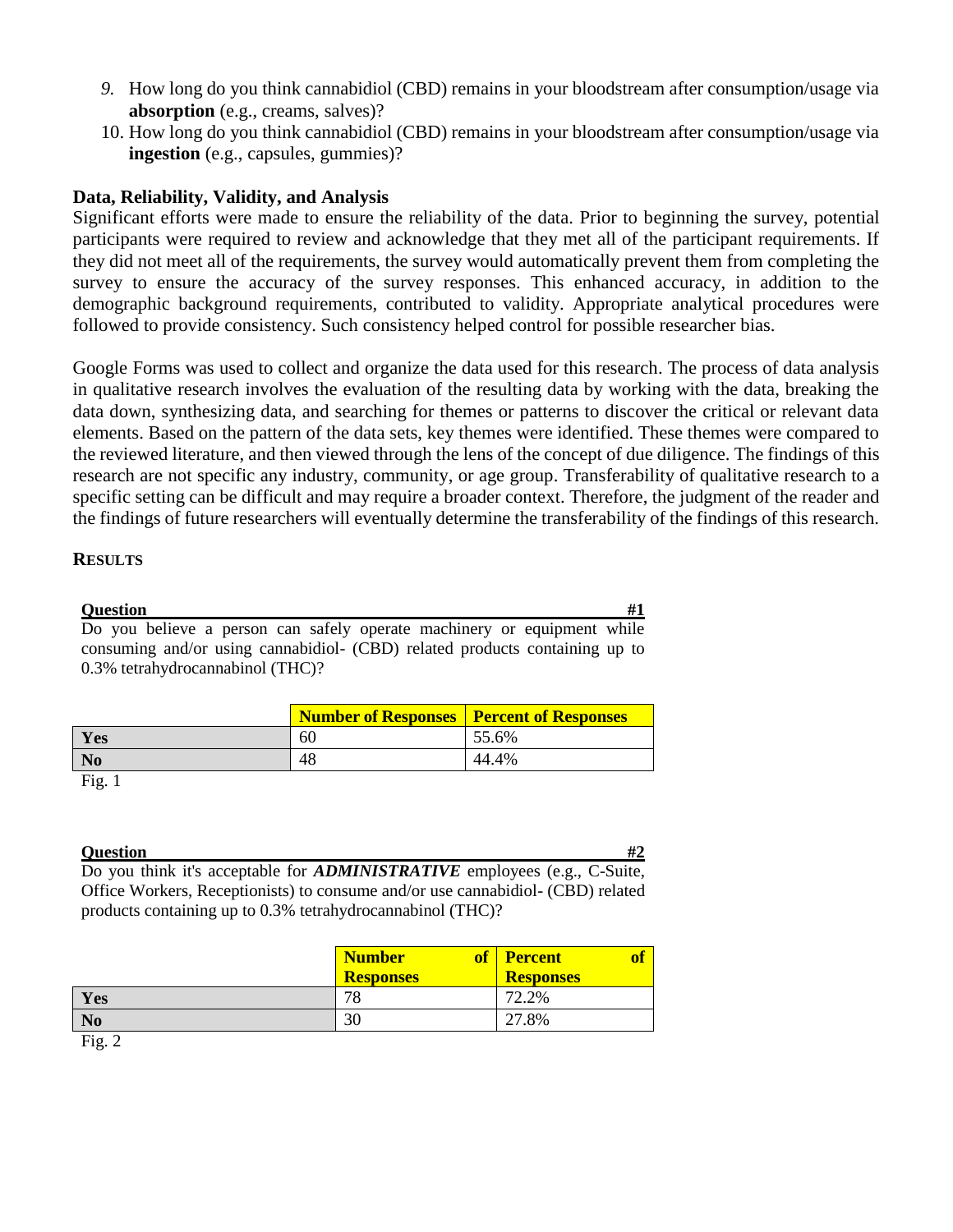## **Question #3**

Do you think it's acceptable for *OPERATIONS* employees (e.g., Machine/Equipment Operators, Maintenance, Field Service) to consume and/or use cannabidiol- (CBD) related products containing up to 0.3% tetrahydrocannabinol (THC)?

|                | <b>Number of</b><br><b>Responses</b> | <b>Percent of</b><br><b>Responses</b> |
|----------------|--------------------------------------|---------------------------------------|
| <b>Yes</b>     | 54                                   | 50.0%                                 |
| N <sub>0</sub> | 54                                   | 50.0%                                 |
|                | Fig. .                               |                                       |

#### **Question #4**

Do you think there has *EVER* been safety-related incidents that have been partially caused by a person using and/or consuming cannabidiol- (CBD) related products in the workplace?

|            | Number of<br><b>Responses</b> | <b>Percent of Responses</b> |
|------------|-------------------------------|-----------------------------|
| <b>Yes</b> |                               | 63.9%                       |
| No         | 39                            | 36.1%                       |
|            | Fig. 4                        |                             |

#### **Question #5**

Do you believe an employee will receive a positive test result on a standard 5 panel drug screen if they've used and/or consumed cannabidiol- (CBD) related products containing up to 0.3% tetrahydrocannabinol (THC) within the past 24 hours?

|                                  | <b>Number of</b><br><b>Responses</b> | <b>Percent of</b><br><b>Responses</b> |
|----------------------------------|--------------------------------------|---------------------------------------|
| Yes                              |                                      | 38.0%                                 |
| N <sub>0</sub>                   | 22                                   | 20.4%                                 |
| <b>I Don't Know/I'm Not Sure</b> |                                      | 41.7%                                 |
|                                  | Fig 5                                |                                       |

#### **Question #6**

How noticeable do you think will it be if someone is using cannabidiol (CBD)?

|                                                                                                | <b>Number of</b><br><b>Responses</b> | <b>Percent of</b><br><b>Responses</b> |
|------------------------------------------------------------------------------------------------|--------------------------------------|---------------------------------------|
| I will be able to notice physical<br>impairments only (e.g., bloodshot<br>eyes, distinct odor) |                                      | 3.7%                                  |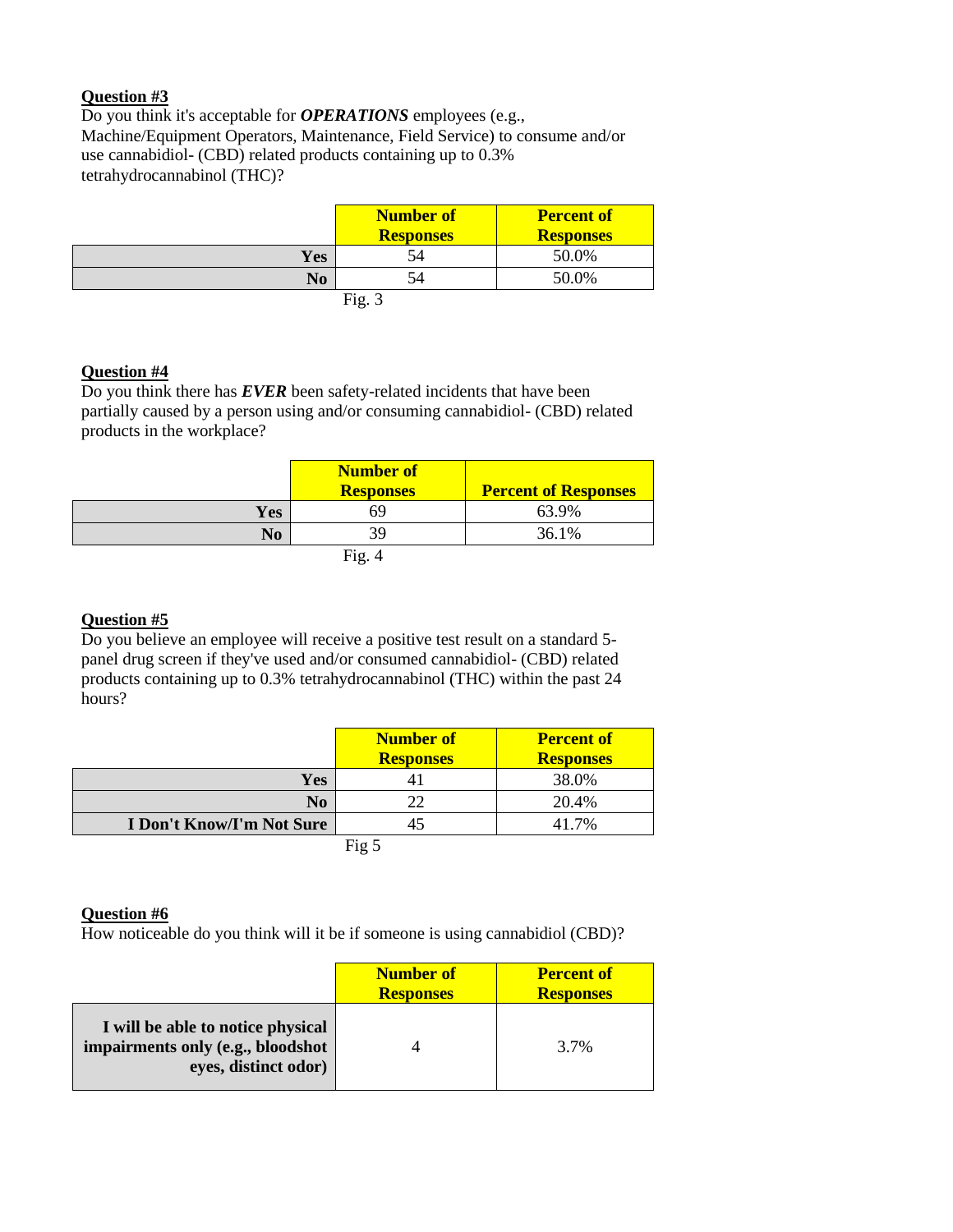| I will be able to notice mental<br>impairments only (e.g., slurred<br>speech, impaired balance) |          | 8.3%  |
|-------------------------------------------------------------------------------------------------|----------|-------|
| I will be able to notice both<br>mental and physical impairments                                | 20       | 18.5% |
| I will not be able to notice it at all                                                          | 75       | 69.4% |
|                                                                                                 | Fig. $6$ |       |

#### **Question #7**

Should a person involved in a workplace incident (regardless of whether or not an injury or illness occurred) that has detectable amounts of cannabidiol (CBD) in their bloodstream be considered "under the influence"?

|     | <b>Number of</b><br><b>Responses</b> | <b>Percent of</b><br><b>Responses</b> |
|-----|--------------------------------------|---------------------------------------|
| Yes |                                      | 48.1%                                 |
| No  | эo                                   | 51.9%                                 |
|     | $\Gamma$ io                          |                                       |

Fig.  $7$ 

#### **Question #8**

How long do you think cannabidiol (CBD) remains in your bloodstream after consumption/usage via *INHALATION* (e.g., vaping)?

|                            | Number of<br><b>Responses</b> | <b>Percent of</b><br><b>Responses</b> |
|----------------------------|-------------------------------|---------------------------------------|
| $<$ 1 Hour                 |                               | 4.6%                                  |
| 1-4 Hours                  | 17                            | 15.7%                                 |
| $>4$ Hours to $<$ 12 Hours | 18                            | 16.7%                                 |
| $>12$ Hours to 24 Hours    | 27                            | 25.0%                                 |
| $>24$ Hours                | 41                            | 38.0%                                 |
|                            | Fig. 8                        |                                       |

#### **Question #9**

How long do you think cannabidiol (CBD) remains in your bloodstream after consumption/usage via *ABSORPTION (e.g., creams, salves)*?

|                            | <b>Number of</b><br><b>Responses</b> | <b>Percent of</b><br><b>Responses</b> |
|----------------------------|--------------------------------------|---------------------------------------|
| $<$ 1 Hour                 |                                      | 8.3%                                  |
| 1-4 Hours                  |                                      | 12.0%                                 |
| $>4$ Hours to $<$ 12 Hours | 23                                   | 21.3%                                 |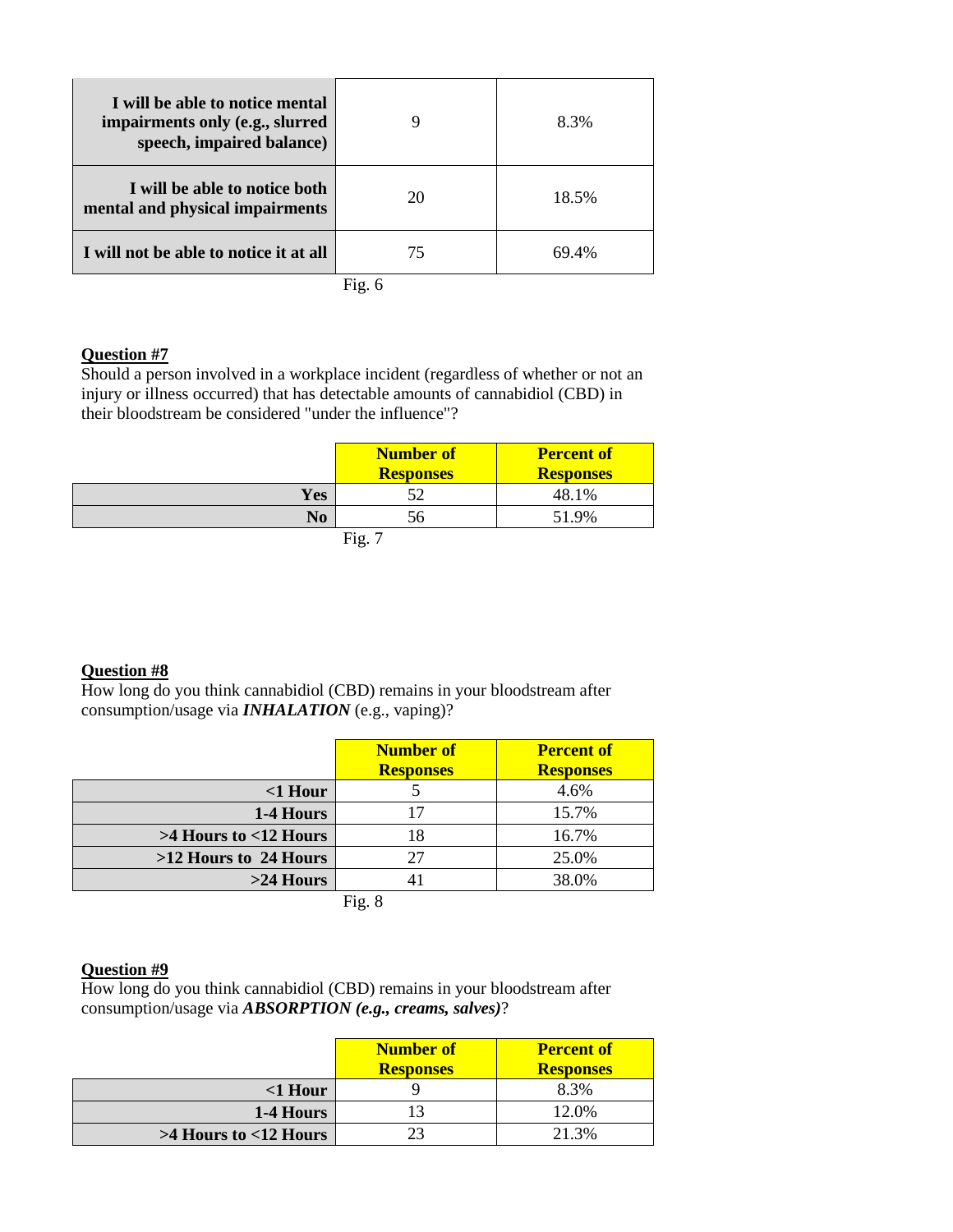| $>12$ Hours to 24 Hours |      | 22.2% |
|-------------------------|------|-------|
| $>24$ Hours             |      | 36.1% |
|                         | Fig. |       |

#### **Question #10**

How long do you think cannabidiol (CBD) remains in your bloodstream after consumption/usage via *INGESTION* (e.g., capsules, gummies)?

|                            | <b>Number of</b><br><b>Responses</b> | <b>Percent of</b><br><b>Responses</b> |
|----------------------------|--------------------------------------|---------------------------------------|
| $<$ 1 Hour                 |                                      | 3.7%                                  |
| 1-4 Hours                  | 10                                   | 9.3%                                  |
| $>4$ Hours to $<$ 12 Hours | 21                                   | 19.4%                                 |
| >12 Hours to 24 Hours      | 22                                   | 20.4%                                 |
| $>24$ Hours                |                                      | 47.2%                                 |

Fig. 10

# **Conclusion**

Based on the questions presented in the survey, we can conclude that the majority of the survey participants have a vague understanding of cannabidiol (CBD) and how it affects the body. While 56% of survey participants believed that a person could safely operate machinery or equipment while consuming and/or using CBD products containing up to 0.3% tetrahydrocannabinol (THC), only 50% stated that they think it's acceptable for operations employees (e.g., machine/equipment operators, maintenance, field service) to consume and/or the CBD products. In the same aspect, the majority of survey participants had a good understanding of how detectable the CBD use and/or consumption would be, with 69% stating that it will not be noticeable when someone is using CBD products.

Based on the results, over 60% of the survey participants believed that there has been a safety-related incident that was partially caused by the use and/or consumption of CBD. This statement is highly unlikely due to CBD not having the psychoactive effects that are present in THC. On a similar note, only 20.4% of the survey participants believed that an employee would "pass" a standard 5-panel drug screen if they've used CBD products containing up to 0.3% THC within the past 24 hours. However, most standard 5-panel drug screens would not detect the THC (or metabolites) in such low concentrations, meaning most of the participants do not have adequate knowledge of common drug screen detection thresholds.

More studies are needed to understand the true levels of impairment associated with the use and/or consumption of CBD products containing up to 0.3% THC so that accurate workplace policies and guidelines can be developed and implemented into occupational safety and health management systems. In addition, businesses and organizations should ensure they are providing accurate, up-to-date information to their employees about what is known about CBD so that each individual can be informed of the potential benefits and health effects associated with CBD usage and/or consumption.

No human research ethics were used to retrieve survey results.

# **AUTHOR CONTRIBUTIONS**

Drew Hinton was the primary investigator for this research. Drew is a doctoral student at Capitol Technology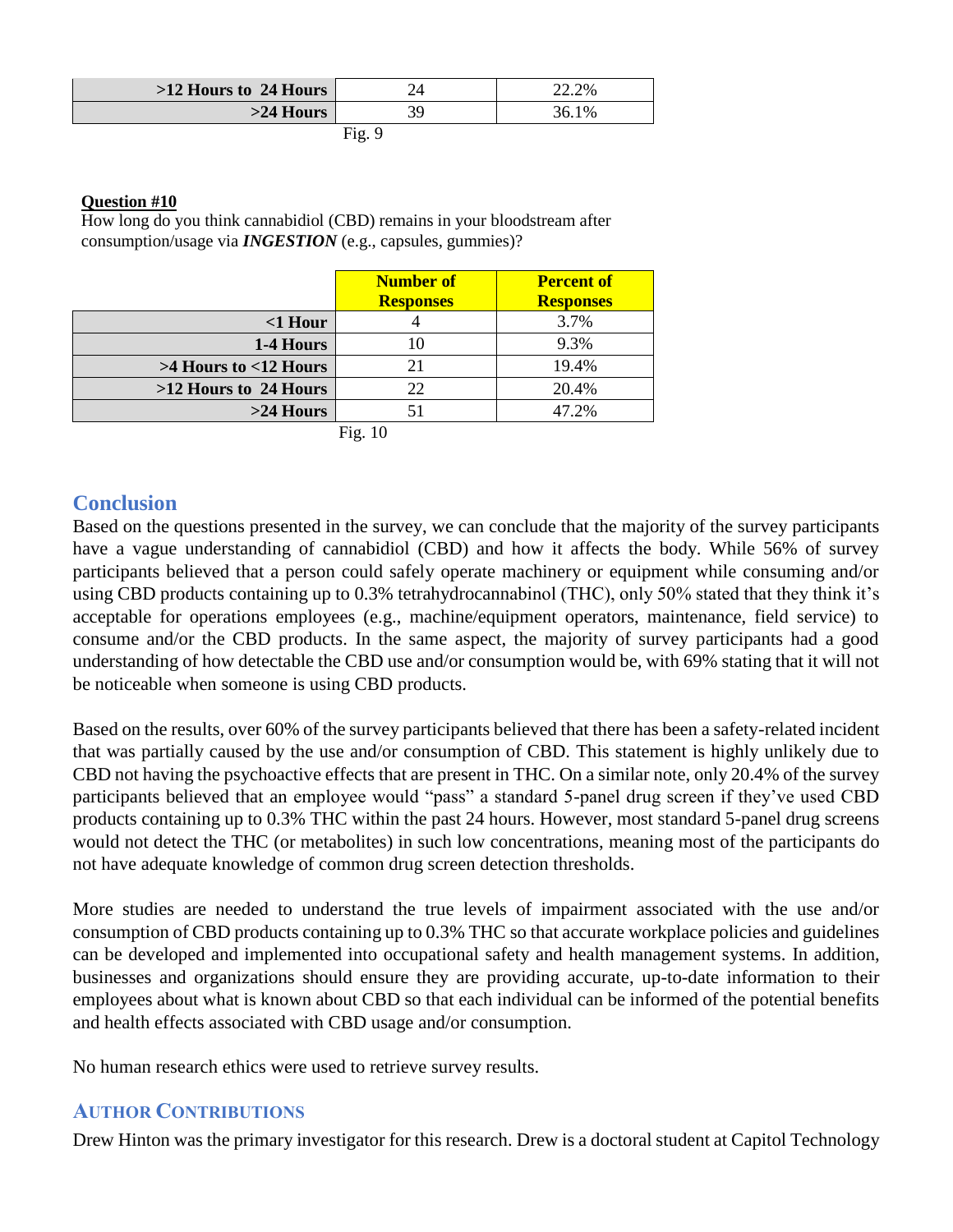University and conducted the research as part of his degree program. Drew collected and analyzed all of the data from the research, and wrote this document with all applicable findings, literature, and recommendations.

Tyler Asher is an Assistant Professor at Capitol Technology University and serves as Drew's current dissertation chair. Tyler Asher assisted with reviewing the article and providing advice on final revisions.

All authors had approved the final version.

## **REFERENCES**

- [1] Adams, R., Hunt, M., & Clark, J. H. (1940). *Structure of cannabidiol, a product isolated from the marihuana extract of Minnesota wild hemp. I*. Journal of the American Chemical Society, 62(1), 196- 200. doi:10.1021/ja01858a058
- [2] American Academy of Ophthalmology (2020). *Gaze-evoked nystagmus*. Retrieved from https://www.aao.org/BcscSnippetDetail.aspx?id=22bfa835-e0fb-4c1b-9e2b-966d1ed89c85
- [3] American Association for Clinical Chemistry [AACC] (2019). *Marijuana (THC) testing*. Retrieved from https://labtestsonline.org/tests/marijuana-thc-testing
- [4] American Association for Clinical Chemistry [AACC] (2020). *Prothrombin time and international normalized ratio (PT/INR)*. Retrieved from https://labtestsonline.org/tests/prothrombin-time-andinternational-normalized-ratio-ptinr
- [5] American Optometric Association (n.d.). *Nystagmus*. Retrieved from https://www.aoa.org/healthyeyes/eye-and-vision-conditions/nystagmus?sso=y
- [6] Anxiety and Depression Association of America [ADAA] (2019). *Can CBD help with my anxiety and depression?* Retrieved from https://adaa.org/understanding-anxiety/cbd
- [7] Bialer, M., Johannessen, S. I., Levy, R. H., Perucca, E., Tomson, T., & White, H. S. (2017). Progress report on new antiepileptic drugs: A summary of the thirteenth Eilat conference on new antiepileptic drugs and devices (EILAT XIII). *Epilepsia*, 58(2), 181-221. doi:10.1111/epi.13634
- [8] Blau, J. N., Kell, C. A., & Sperling, J. M. (2004). Water-deprivation headache: A new headache with two variants. *Headache, 44*(1), 79-83. doi:10.1111/j.1526-4610.2004.04014.x
- [9] Bonn-Miller MO, Loflin MJE, Thomas BF, Marcu JP, Hyke T, Vandrey R. *Labeling accuracy of cannabidiol extracts sold online*. JAMA. 2017;318(17):1708–1709. doi:10.1001/jama.2017.11909
- [10]Chait, L. D., Fischman, M. W., & Schuster, C. R. (1985). 'Hangover' effects the morning after marijuana smoking. *Drug and Alcohol Dependence, 15*(3), 229-238. doi:10.1016/0376-8716(85)90002-x
- [11]Galli, J. A., Sawaya, R. A., & Friedenberg, F. K. (2011). Cannabinoid hyperemesis syndrome. *Current Drug Abuse Reviews, 4*(4), 241-249. Retrieved from https://www.ncbi.nlm.nih.gov/pmc/articles/PMC3576702/
- [12]Grayson, L., Vines, B., Nichol, K., & Szaflarski, J. P. (2017). An interaction between warfarin and cannabidiol, a case report. *Epilepsy & Behavior Case Reports, 9*, 10-11. doi:10.1016/j.ebcr.2017.10.001
- [13]Greenwich Biosciences, Inc. (2020). *Cannabinoids 101: Understanding CBD*. Retrieved from https://www.epidiolexhcp.com/themes/custom/epidiolex\_hcp/files/EPX-04221- 0820%20Downloadable%20EPIDIOLEX%20Brochure%20-%20Cannabinoids%20101- %20Understanding%20CBD.pdf
- [14]Greenwich Biosciences, Inc. (2018). *Epidiolex: Highlights of prescribing information*. Retrieved from https://www.accessdata.fda.gov/drugsatfda\_docs/label/2018/210365lbl.pdf
- [15]Grinspoon, P. (2021). *Cannabidiol (CBD) — what we know and what we don't*. Retrieved from https://www.health.harvard.edu/blog/cannabidiol-cbd-what-we-know-and-what-we-dont-2018082414476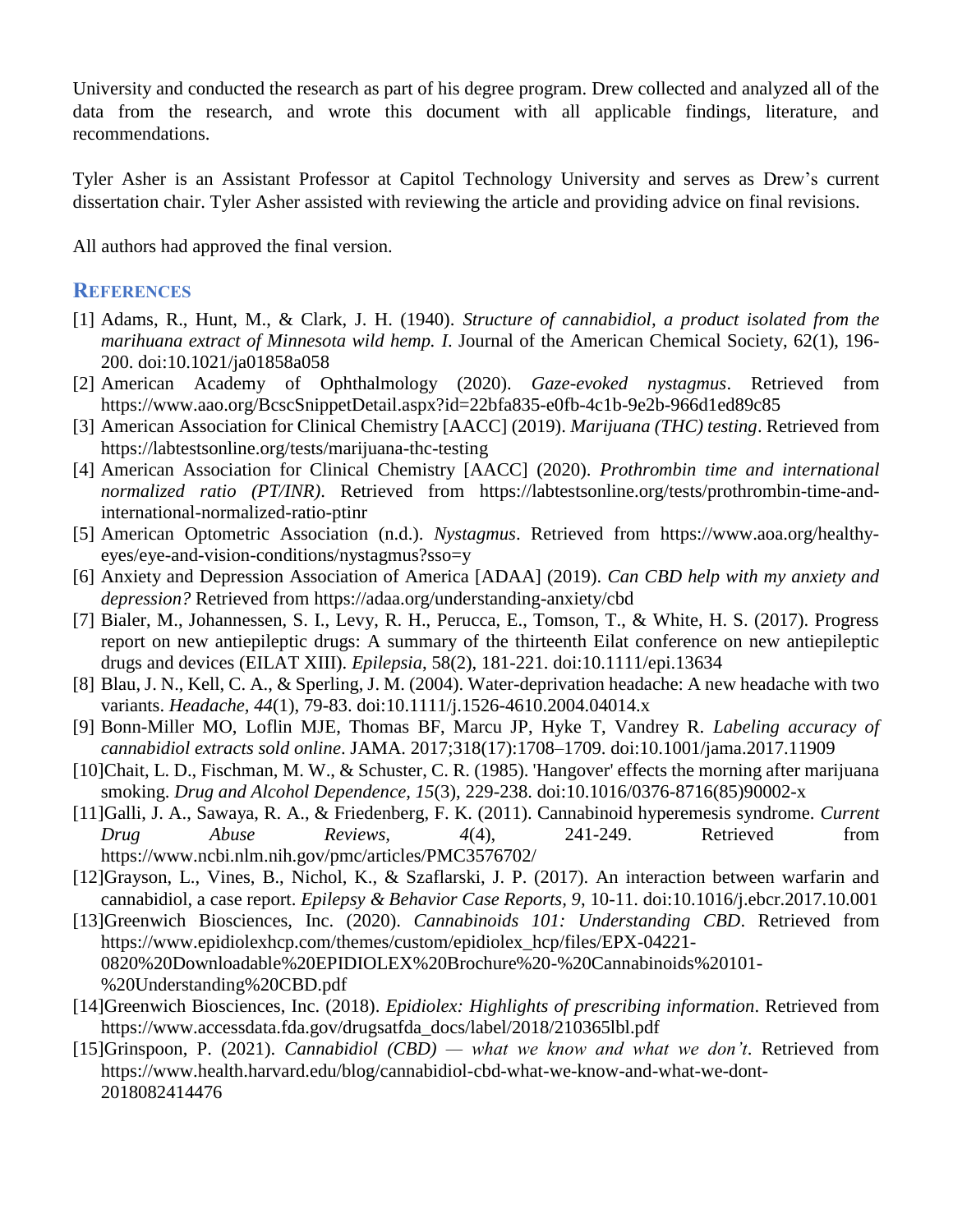- [16]Hirotsu, C., Tufik, S., & Andersen, M. L. (2015). Interactions between sleep, stress, and metabolism: From physiological to pathological conditions. *Sleep science (Sao Paulo, Brazil), 8*(3), 143–152. https://doi.org/10.1016/j.slsci.2015.09.002
- [17]Jadoon, K. A., Tan, G. D., & O'Sullivan, S. E. (2017). A single dose of cannabidiol reduces blood pressure in healthy volunteers in a randomized crossover study. *JCI Insight, 2*(12) doi:10.1172/jci.insight.93760
- [18]Kuffner, E. (n.d.). *Over-the-counter (OTC) ibuprofen: Cardiovascular safety & consumer use*. Retrieved from https://www.fda.gov/media/112979/download
- [19]Kuhathasan, N., Dufort, A., MacKillop, J., Gottschalk, R., Minuzzi, L., & Frey, B. N. (2019). The use of cannabinoids for sleep: A critical review on clinical trials. *Experimental and Clinical Psychopharmacology, 27*(4), 383-401. doi:10.1037/pha0000285
- [20]LabCorp. (2016). *Drug testing options summary*. Retrieved from https://files.labcorp.com/labcorp/L3681-0216-6.pdf
- [21]Lee, J. L. C., Bertoglio, L. J., Guimarães, F. S., & Stevenson, C. W. (2017). Cannabidiol regulation of emotion and emotional memory processing: Relevance for treating anxiety-related and substance abuse disorders. *British Journal of Pharmacology*, 174(19), 3242-3256. doi:10.1111/bph.13724
- [22]Manzo, F., & Manzo, J. (2018). Addressing the opioid epidemic among Midwest construction workers. (). Retrieved from https://midwestepi.files.wordpress.com/2018/02/opioids-and-construction-final2.pdf
- [23]Mayo Clinic (2017). *Hangovers - symptoms and causes*. Retrieved from https://www.mayoclinic.org/diseases-conditions/hangovers/symptoms-causes/syc-20373012
- [24]National Highway Transportation Safety Administration [NHTSA] (2015). *DWI detection and standardized field sobriety test (SFST) refresher*. Retrieved from https://www.nhtsa.gov/sites/nhtsa.dot.gov/files/documents/sfst\_ig\_refresher\_manual.pdf
- [25]National Institute on Drug Abuse [NIDA] (2020). *Commonly used drugs*. Retrieved from https://www.drugabuse.gov/sites/default/files/Commonly-Used-Drugs-Charts\_final\_June\_2020\_optimized.pdf
- [26]National Institute on Drug Abuse [NIDA] (2015). *Researching marijuana for therapeutic purposes: The potential promise of cannabidiol (CBD).* Retrieved from https://archives.drugabuse.gov/aboutnida/noras-blog/2015/07/researching-marijuana-therapeutic-purposes-potential-promise-cannabidiolcbd
- [27]Pertwee R. G. (2006). Cannabinoid pharmacology: the first 66 years. *British journal of pharmacology, 147 Suppl 1*(Suppl 1), S163–S171. https://doi.org/10.1038/sj.bjp.0706406
- [28]Prestifilippo, J. P., Fernández-Solari, J., de la Cal, C., Iribarne, M., Suburo, A. M., Rettori, V., . . . Elverdin, J. C. (2006). Inhibition of salivary secretion by activation of cannabinoid receptors. *Experimental Biology and Medicine, 231*(8), 1421-1429. doi:10.1177/153537020623100816
- [29]Ray, O. & Ksir, C. (2004). *What chemicals are in marijuana and its byproducts?* Retrieved from https://medicalmarijuana.procon.org/questions/what-chemicals-are-in-marijuana-and-its-byproducts/
- [30]Russo, E. B. (2008). Cannabinoids in the management of difficult to treat pain. *Therapeutics and Clinical Risk Management, 4*(1), 245-259. doi:https://dx.doi.org/10.2147%2Ftcrm.s1928
- [31]SAMHSA (2010). *Analytes and their cutoffs*. Retrieved from https://www.samhsa.gov/sites/default/files/workplace/2010GuidelinesAnalytesCutoffs.pdf
- [32]Sharma, P., Murthy, P., & Bharath, M. M. S. (2012). Chemistry, metabolism, and toxicology of cannabis: Clinical implications. *Iranian Journal of Psychiatry, 7(*4), 149-156. Retrieved from https://www.ncbi.nlm.nih.gov/pmc/articles/PMC3570572/
- [33]Soria-Gómez, E., Bellocchio, L., Reguero, L., Lepousez, G., Martin, C., Bendahmane, M., Ruehle, S., Remmers, F., Desprez, T., Matias, I., Wiesner, T., Cannich, A., Nissant, A., Wadleigh, A., Pape, H. C., Chiarlone, A. P., Quarta, C., Verrier, D., Vincent, P., Massa, F., … Marsicano, G. (2014). The endocannabinoid system controls food intake via olfactory processes. *Nature neuroscience, 17(*3), 407– 415. https://doi.org/10.1038/nn.3647